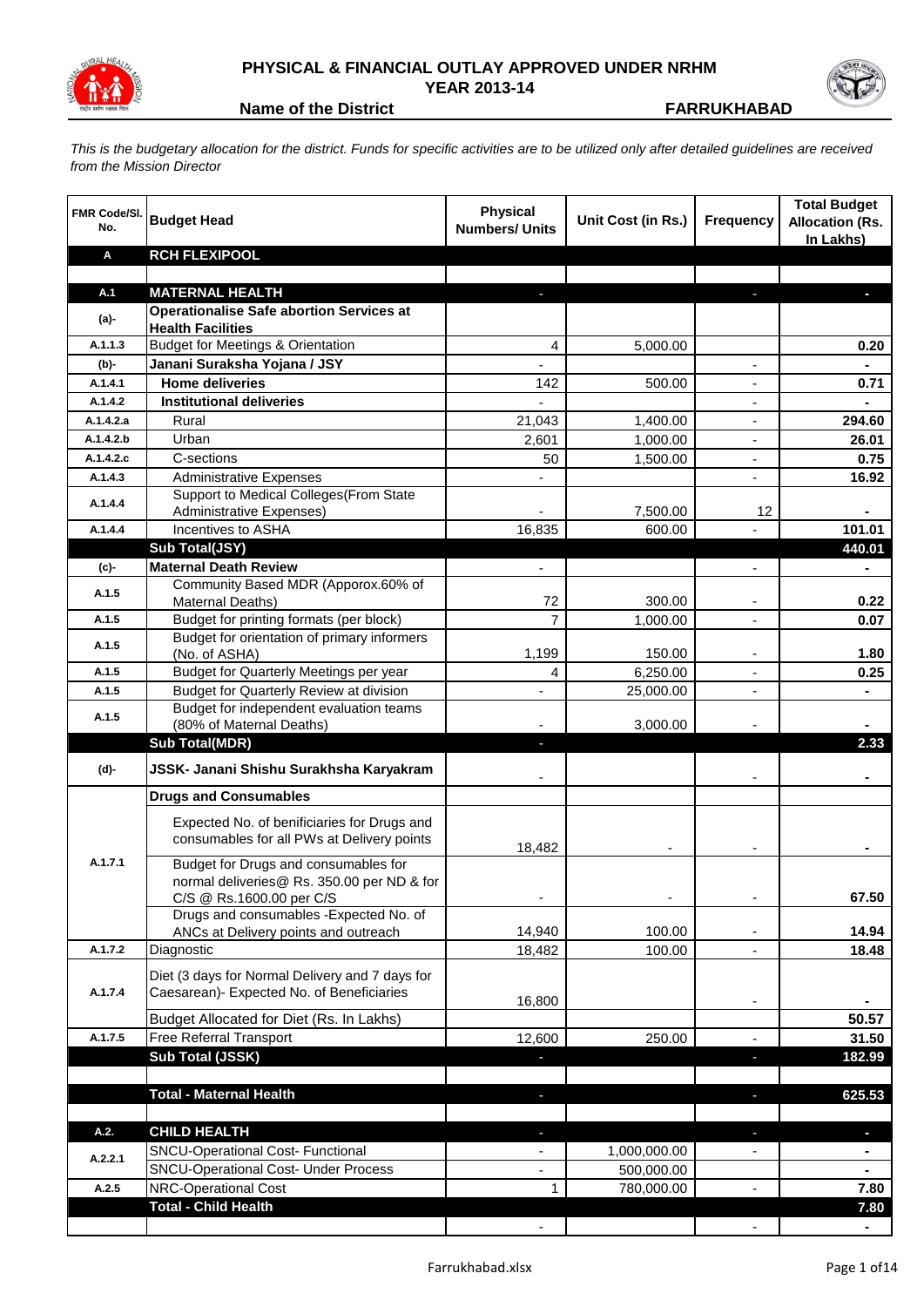| FMR Code/SI.<br>No. | <b>Budget Head</b>                                                                            | <b>Physical</b><br><b>Numbers/ Units</b> | Unit Cost (in Rs.)    | Frequency                | <b>Total Budget</b><br><b>Allocation (Rs.</b><br>In Lakhs) |
|---------------------|-----------------------------------------------------------------------------------------------|------------------------------------------|-----------------------|--------------------------|------------------------------------------------------------|
| A.3                 | <b>FAMILY PLANNING</b>                                                                        |                                          |                       | ٠                        |                                                            |
| A.3.1               | <b>Terminal/Limiting Methods</b>                                                              |                                          |                       |                          |                                                            |
|                     | Orientation workshop, dissemination of                                                        |                                          |                       |                          |                                                            |
| A.3.1.1             | manuals on FP standards & quality                                                             |                                          |                       |                          |                                                            |
|                     | assurance of sterilisation services, fixed day                                                | 1                                        |                       |                          | 0.25                                                       |
| A.3.1.2             | planning meeting<br>Female Sterilisation Camps Proposed                                       | 82                                       | 25,000.00<br>2,000.00 |                          | 1.64                                                       |
| A.3.1.3             | <b>NSV Camps Proposed</b>                                                                     | 12                                       | 3,500.00              | $\blacksquare$           | 0.42                                                       |
| A.3.1.4             | <b>Compensation for Female Sterilisation</b>                                                  | 9,900                                    | 1,000.00              | $\blacksquare$           | 99.00                                                      |
|                     | Compensation for male sterilization/NSV                                                       |                                          |                       |                          |                                                            |
| A.3.1.5             | Acceptance                                                                                    | 120                                      | 1,500.00              | $\overline{a}$           | 1.80                                                       |
|                     | Orientation Workshop on accreditation of                                                      |                                          |                       |                          |                                                            |
| A.3.1.6             | private providers to provide sterilization                                                    |                                          |                       |                          |                                                            |
|                     | services                                                                                      | 1                                        | 10,000.00             | $\blacksquare$           | 0.10                                                       |
| A.3.2               | <b>Spacing Methods</b>                                                                        |                                          |                       |                          |                                                            |
| A.3.2.2             | IUD services at health facilities (including                                                  |                                          |                       |                          |                                                            |
|                     | fixed day services at Sub Centres-L1)<br>IUD services at health facilities (including         | 3                                        | 3,000.00              |                          | 0.09                                                       |
| A.3.2.3             | fixed day services at Sub Centre-L1 ) No. of                                                  |                                          |                       |                          |                                                            |
|                     | <b>IUCD</b> insertions                                                                        | 1,300                                    | 20.00                 |                          | 0.26                                                       |
|                     |                                                                                               |                                          |                       |                          |                                                            |
|                     | POL for Family Planning/ Others (including                                                    |                                          |                       |                          |                                                            |
| A.3.3               | additional mobility support to surgeon's team<br>if req)-Budget given according to total nos. |                                          |                       |                          |                                                            |
|                     | of Female Sterilization Camps.                                                                |                                          |                       |                          |                                                            |
|                     |                                                                                               | 82                                       | 1,000.00              |                          | 0.82                                                       |
| A.3.5.2             | <b>Performance rewards</b>                                                                    |                                          |                       |                          |                                                            |
|                     | Division level: Rs. 11.25 Lakh @ Rs.                                                          |                                          |                       |                          |                                                            |
|                     | 62,500/- per division (Rs.20,000 for 1st, Rs.                                                 |                                          |                       |                          |                                                            |
|                     | 15,000 for 2nd and Rs. 10,000 for 3rd                                                         |                                          |                       |                          |                                                            |
|                     | position for best performing tubectomy<br>surgeon at each division, Rs. 15,000 for best       |                                          |                       |                          |                                                            |
|                     | performing NSV surgeon, and Rs.2000/- for                                                     |                                          |                       |                          |                                                            |
|                     | best SN and Rs.500/- for best ANM).                                                           |                                          |                       |                          |                                                            |
| A.3.5.3             |                                                                                               |                                          | 62,500.00             |                          |                                                            |
|                     | <b>World Population Day' celebration</b><br>For District level activities                     | $\mathbf{r}$                             |                       | $\blacksquare$           | $\blacksquare$                                             |
|                     |                                                                                               | 1                                        | 100,000.00            | $\overline{\phantom{a}}$ | 1.00                                                       |
| A.3.5.4             | For Block level activities<br>Other strategies/ activities                                    | 7                                        | 10,000.00             | $\blacksquare$           | 0.70                                                       |
|                     | Orientation of district nodal officers for                                                    |                                          |                       |                          |                                                            |
| A.3.5.4.2           | change in FP Beema Policy-No. of                                                              |                                          |                       |                          |                                                            |
|                     | Workshops                                                                                     |                                          | 10,000.00             |                          | 0.10                                                       |
|                     | <b>Total -Family Planning</b>                                                                 |                                          |                       |                          | 106.18                                                     |
|                     |                                                                                               |                                          |                       |                          |                                                            |
| A.4                 | <b>ADOLESCENT REPRODUCTIVE AND</b>                                                            |                                          |                       |                          |                                                            |
|                     | <b>SEXUAL HEALTH / ARSH</b>                                                                   |                                          |                       |                          |                                                            |
| A.4.1.4             | <b>Operating Expenses</b>                                                                     |                                          |                       |                          |                                                            |
|                     | For Existing Clinics                                                                          |                                          | 2,500.00              | 12                       |                                                            |
| A.4.2               | <b>School Health programme</b>                                                                |                                          |                       |                          |                                                            |
|                     | Dissemination of Guidelines for School                                                        |                                          |                       |                          |                                                            |
| A.4.2.1             | Health Programme (14 Nos. for each Block<br>and 7 Nos. for District Level)                    | 105                                      | 75.00                 | 1                        | 0.08                                                       |
|                     | Convergence Meeting at Block level (Twice                                                     |                                          |                       |                          |                                                            |
| A.4.2.2             | in a year)                                                                                    | 7                                        | 2,500.00              | 2                        | 0.35                                                       |
| A.4.2.3             | Mobility Support (For Block Level)                                                            | 7                                        | 25,000.00             | 6                        | 10.50                                                      |
| A.4.3               | <b>Other strategies/activities</b>                                                            |                                          |                       |                          |                                                            |
| A.4.3.2             | <b>Menstrual Hygiene</b>                                                                      |                                          |                       |                          |                                                            |
|                     | No.of Blocks                                                                                  |                                          |                       |                          |                                                            |
|                     | No.of ASHAs                                                                                   |                                          |                       |                          |                                                            |
|                     | One Planning & Sensitization meeting at                                                       |                                          |                       |                          |                                                            |
|                     | Dist.level @Rs.5000/-meeting                                                                  |                                          | 5,000.00              |                          |                                                            |
|                     | One Review & Refresher meeting at                                                             |                                          |                       |                          |                                                            |
|                     | Dist.level @Rs.5000/-meeting                                                                  |                                          | 5,000.00              |                          |                                                            |
|                     | Reporting Register for District & Blocks                                                      |                                          |                       |                          |                                                            |
|                     | @Rs.30/-register                                                                              |                                          | 30.00                 |                          |                                                            |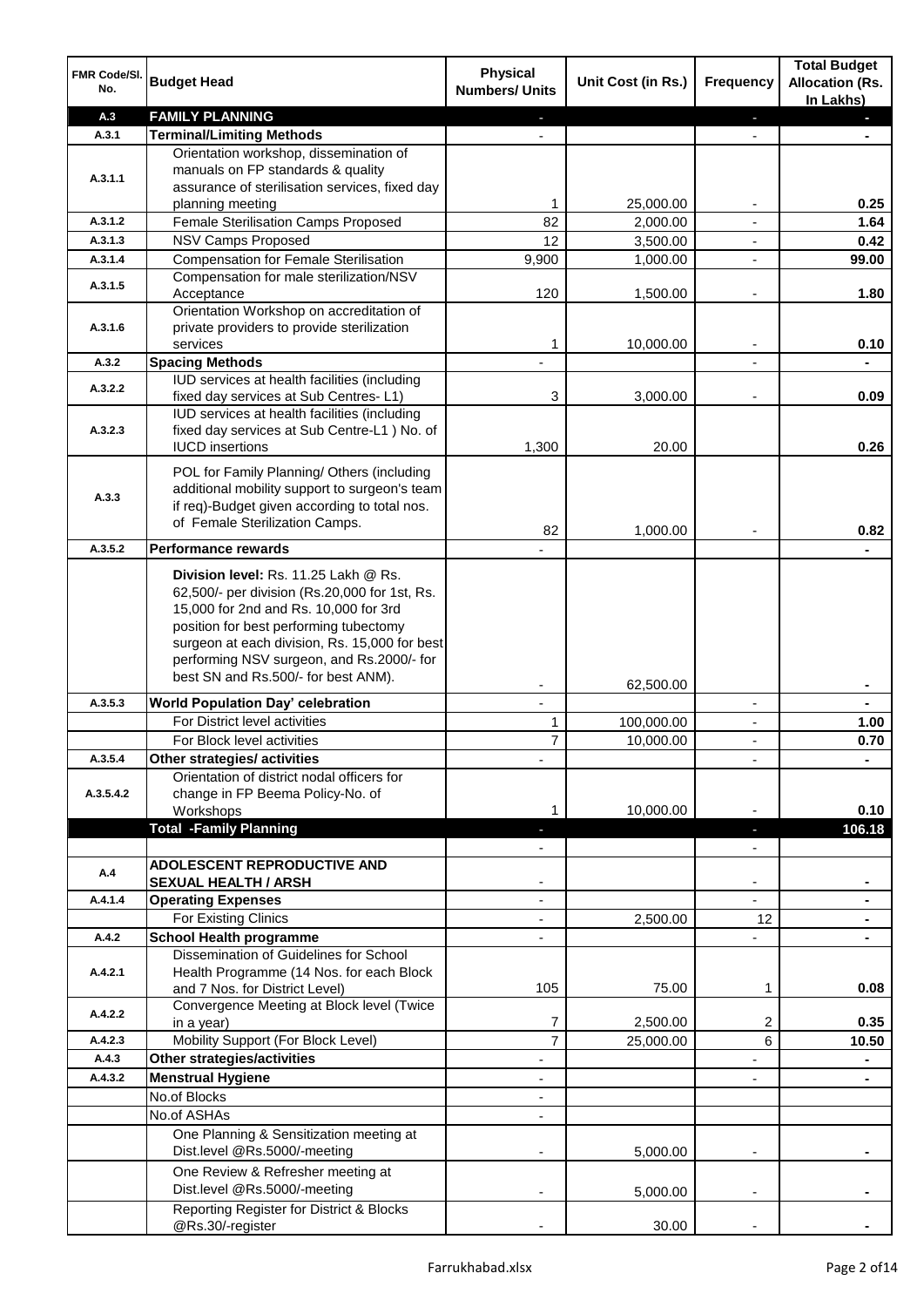| FMR Code/SI.<br>No.        | <b>Budget Head</b>                                                                                                                               | <b>Physical</b><br><b>Numbers/ Units</b> | Unit Cost (in Rs.)     | Frequency                | <b>Total Budget</b><br><b>Allocation (Rs.</b><br>In Lakhs) |
|----------------------------|--------------------------------------------------------------------------------------------------------------------------------------------------|------------------------------------------|------------------------|--------------------------|------------------------------------------------------------|
|                            | Reporting Register for ASHA @Rs.30/-registe                                                                                                      |                                          | 30.00                  | $\overline{a}$           |                                                            |
|                            | Storage Almirahs for District & Blocks<br>@Rs.5000/- Almirahs                                                                                    |                                          | 5,000.00               |                          |                                                            |
|                            | 2 Flex banner with hanging rod per                                                                                                               |                                          |                        |                          |                                                            |
|                            | block/Dist.@Rs.500/-banner                                                                                                                       |                                          | 500.00                 |                          |                                                            |
|                            | <b>Sub-total ARSH</b>                                                                                                                            |                                          |                        | E.                       | 10.93                                                      |
|                            |                                                                                                                                                  |                                          |                        |                          |                                                            |
| A.5                        | <b>URBAN RCH (focus on Urban slums)</b><br>Human Resource for Urban Health                                                                       |                                          |                        | r.                       | н                                                          |
| A.5.2<br>A.5.2.1           | Doctors/Mos                                                                                                                                      |                                          |                        |                          |                                                            |
| A.5.2.4                    | <b>ANM</b>                                                                                                                                       | 2<br>$\overline{c}$                      | 36,000.00<br>9,900.00  | 6<br>6                   | 4.32<br>1.19                                               |
| A.5.2.5                    | <b>Staff Nurse</b>                                                                                                                               | $\overline{2}$                           | 16,500.00              | 6                        | 1.98                                                       |
| A.5.2.12                   | Sweeper cum Choukidar                                                                                                                            | 2                                        | 4,950.00               | 6                        | 0.59                                                       |
| A.5.3                      | Operating expenses for UHP and UHC                                                                                                               |                                          |                        |                          |                                                            |
|                            | Rent @7000/Month/Centre                                                                                                                          | 2                                        | 7,000.00               | 6                        | 0.84                                                       |
|                            | Telephone Bills @ 1000/Month/Centre                                                                                                              | $\overline{c}$                           | 1,000.00               | 6                        | 0.12                                                       |
|                            | Electricity Bills @ 1500/Month/Centre                                                                                                            | 2                                        | 1,500.00               | 6                        | 0.18                                                       |
|                            | Contingency @ 500/Month/Centre                                                                                                                   | $\overline{2}$                           | 500.00                 | 6                        | 0.06                                                       |
|                            | <b>Total- Urban Health</b>                                                                                                                       | J                                        |                        | J,                       | 9.28                                                       |
|                            |                                                                                                                                                  |                                          |                        |                          |                                                            |
| A.7                        | <b>PNDT Activities</b>                                                                                                                           | ٠                                        |                        | J,                       | $\blacksquare$                                             |
| A.7.1                      | <b>Support to PC-PNDT Cells</b>                                                                                                                  |                                          |                        | ٠                        | $\blacksquare$                                             |
|                            | <b>Divisional Level</b>                                                                                                                          | ٠                                        |                        |                          | $\blacksquare$                                             |
|                            | Remuneration of Data Assistant (At Each                                                                                                          |                                          |                        |                          |                                                            |
|                            | Division PC-PNDT Cell)                                                                                                                           |                                          | 17,000.00              | 12                       |                                                            |
|                            | Contingency for the operation of cell @<br>Rs.20000/-                                                                                            |                                          | 20,000.00              | 1                        |                                                            |
|                            | One time office setup cost @ Rs.100000/-                                                                                                         |                                          | 100,000.00             | 1                        |                                                            |
|                            | <b>District Level</b>                                                                                                                            |                                          |                        |                          |                                                            |
|                            | Remuneration of Data Entry Operator (At<br>Each District PC-PNDT Cell)                                                                           | 1                                        | 10,000.00              | 12                       | 1.20                                                       |
|                            | Contingency for the operation of cell @                                                                                                          |                                          |                        |                          |                                                            |
|                            | Rs.20000/-<br>One time office setup cost @ Rs. 50000/-                                                                                           | $\mathbf{1}$<br>$\mathbf{1}$             | 20,000.00<br>50,000.00 | 1<br>$\mathbf{1}$        | 0.20<br>0.50                                               |
| A.7.2                      | <b>Other PNDT activities</b>                                                                                                                     |                                          |                        | ٠                        | $\blacksquare$                                             |
| A.7.2.3                    | Visit of division level inspection committees (<br>TA/DA of Additional Director will be incurred<br>from this amount) @ Rs.30000 for 10 visit in |                                          |                        |                          |                                                            |
| A.7.2.8                    | a year<br>Orientation of members of the district<br>advisory committees at Division Levels (No.                                                  |                                          | 3,000.00               | 10                       |                                                            |
|                            | of Workshops)                                                                                                                                    |                                          | 25,000.00              | 1                        |                                                            |
| A.7.2.10                   | District Level Sensitization (No. of                                                                                                             |                                          |                        |                          |                                                            |
|                            | Workshops)                                                                                                                                       | 1                                        | 10,000.00              | 1                        | 0.10                                                       |
|                            | <b>Total-PC-PNDT</b>                                                                                                                             |                                          |                        | ٠                        | 2.00                                                       |
|                            |                                                                                                                                                  |                                          |                        |                          |                                                            |
| A.8<br>A.8.1               | <b>Human Resources</b><br><b>Contractual Staff &amp; Services</b>                                                                                | ٠                                        |                        | ٠                        | $\blacksquare$                                             |
|                            | Honoraria for ANMs at Sub Centres                                                                                                                | $\overline{\phantom{0}}$                 |                        | $\overline{\phantom{0}}$ | $\blacksquare$                                             |
| A.8.1.1.1.f<br>A.8.1.1.2.f | Honoraria for Staff Nurses - SNCU                                                                                                                | 4<br>÷,                                  | 10,000.00<br>16,500.00 | 6<br>6                   | 2.40                                                       |
| A.8.1.1.2.f                |                                                                                                                                                  |                                          |                        |                          |                                                            |
|                            | Honoraria for Staff Nurses -NRC                                                                                                                  | 4                                        | 16,500.00              | 6                        | 3.96                                                       |
| A.8.1.2.1<br>A.8.1.3.5.d   | Honoraria for Laboratory Technicians                                                                                                             | 9                                        | 11,880.00              | 6                        | 6.42                                                       |
|                            | Honoraria for Paediatricians- Child Health                                                                                                       |                                          | 48,000.00              | 6                        | $\blacksquare$                                             |
| A.8.1.3.7<br>A.8.1.5.8     | Honoraria for Dental Doctors<br>Honoraria for M.O.(Training Coordinators for                                                                     | $\mathbf{1}$                             | 35,000.00              | 6                        | 2.10                                                       |
|                            | training NRCs/SNCUs)                                                                                                                             |                                          | 36,000.00              | 6                        |                                                            |
| A.8.1.7.2                  | Honoraria for X-Ray Technicians                                                                                                                  | 3                                        | 11,800.00              | 6                        | 2.12                                                       |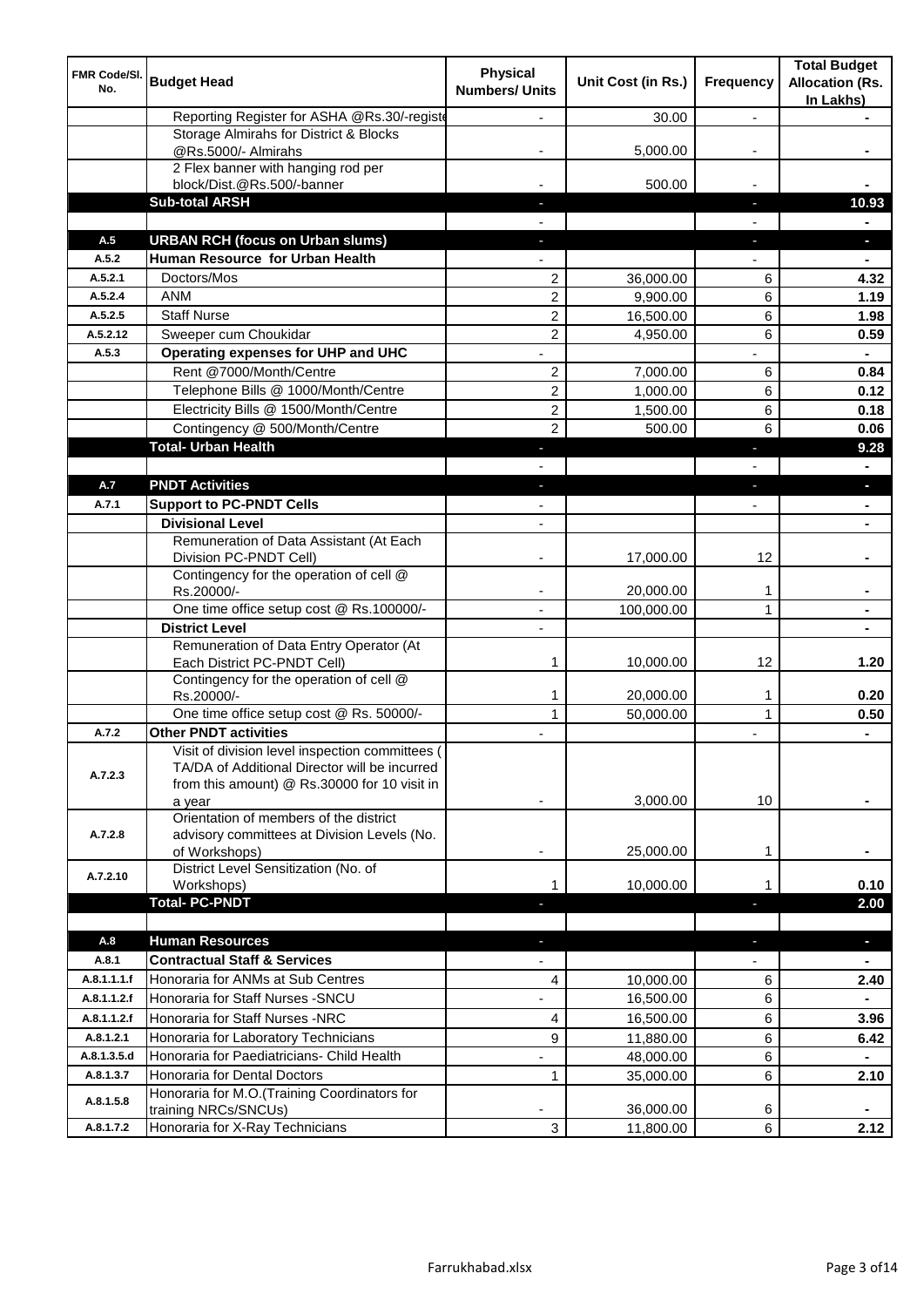| <b>FMR Code/SI.</b><br>No. | <b>Budget Head</b>                                                 | <b>Physical</b><br><b>Numbers/ Units</b> | Unit Cost (in Rs.)       | Frequency                | <b>Total Budget</b><br><b>Allocation (Rs.</b><br>In Lakhs) |
|----------------------------|--------------------------------------------------------------------|------------------------------------------|--------------------------|--------------------------|------------------------------------------------------------|
| A.8.1.7.4                  | <b>School Health Teams (Exclusively for SH)</b>                    |                                          |                          | $\overline{a}$           |                                                            |
| A.8.1.7.4.a                | <b>Honoraria for Medical Officers</b>                              |                                          |                          |                          |                                                            |
|                            | No. of MBBS Doctors-Existing                                       | 3                                        | 36,000.00                | 6                        | 6.48                                                       |
|                            | No. of MBBS Doctors-New                                            | 4                                        | 36,000.00                | 2                        | 2.88                                                       |
|                            | No. of BDS Doctors-Existing                                        | 4                                        | 35,000.00                | 6                        | 8.40                                                       |
|                            | No. of AYUSH Doctors-Existing                                      | $\overline{7}$                           | 24,000.00                | 6                        | 10.08                                                      |
|                            | No. of AYUSH Doctors-New                                           | 7                                        | 24,000.00                | 2                        | 3.36                                                       |
| A.8.1.7.4.b                | <b>Honoraria for Physiotherapists</b>                              |                                          | 11,880.00                | 6                        |                                                            |
| A.8.1.7.4.c                | <b>Honoraria for Dental Hygienists</b>                             |                                          | 11,880.00                | 6                        |                                                            |
| A.8.1.7.4.d                | <b>Honoraria for Ophthalmic Assistants</b>                         | 14                                       | 11,880.00                | 6                        | 9.98                                                       |
|                            | Honoraria for Staff Nurses/GNMs-Existing                           | 10                                       | 16,500.00                | 6                        | 9.90                                                       |
| A.8.1.7.4.e                | Honoraria for Staff Nurses/GNMs-New                                |                                          | 16,500.00                | $\overline{2}$           |                                                            |
|                            | Honoraria for ANMs-Existing                                        |                                          | 10,000.00                | 6                        |                                                            |
| A.8.1.7.4.g                | Honoraria for ANMs-New                                             | 4                                        | 10,000.00                | $\overline{2}$           | 0.80                                                       |
|                            | Honoraria for FP Counsellors(@ Rs.9300/-                           |                                          |                          |                          |                                                            |
| A.8.1.7.5.1                | (Rs.9000/-Honoraria and 300/-for                                   |                                          |                          |                          |                                                            |
|                            | communication support)                                             | 2                                        | 9,300.00                 | 6                        | 1.12                                                       |
| A.8.1.7.5.2                | <b>Honoraria for ARSH Counsellors</b>                              |                                          | 12,000.00                | 6                        |                                                            |
| A.8.1.7.5.4                | <b>Honoraria for Nutritionist-NRC</b>                              | $\mathbf{1}$                             | 15,000.00                | 6                        | 0.90                                                       |
|                            | <b>Honoraria for Staff under Routine</b>                           |                                          |                          |                          |                                                            |
|                            | <b>Immunization</b>                                                |                                          |                          |                          |                                                            |
|                            | Refrigerator Mechanics-District Level                              |                                          | 16,500.00                | 6                        |                                                            |
| A.8.1.7.7                  | Cold Chain Handlers-District Level                                 | 1                                        | 9,900.00                 | 6                        | 0.59                                                       |
|                            | Vaccine Store Keepers-Division Level                               |                                          | 22,000.00                | 6                        | $\blacksquare$                                             |
|                            | Refrigerator Mechanics-Division Level                              |                                          | 16,500.00                | 6                        | $\blacksquare$                                             |
|                            | Vaccine Van Drivers-Division Level                                 |                                          | 16,500.00                | 6                        | $\blacksquare$                                             |
|                            | Cold Chain Handlers-Division Level                                 |                                          | 9,900.00                 | 6                        | $\blacksquare$                                             |
| A.8.1.9                    | <b>Honoraria for Data Entry Operators</b>                          | $\overline{c}$                           | 8,800.00                 | 6                        | 1.06                                                       |
| A.8.1.11.f                 | <b>Honoraria for Caretakers-NRC</b>                                | $\mathbf{1}$                             | 4,000.00                 | 6                        | 0.24                                                       |
| A.8.1.11.f                 | <b>Honoraria for Cooks-NRC</b>                                     | 1                                        | 5,000.00                 | 6                        | 0.30                                                       |
|                            | <b>TOTAL - HUMAN RESOURCE</b>                                      |                                          |                          |                          | 73.08                                                      |
|                            | <b>TRAINING</b>                                                    |                                          |                          |                          |                                                            |
| A.9                        |                                                                    | ٠                                        |                          | ٠                        | D.                                                         |
|                            |                                                                    |                                          |                          |                          |                                                            |
| A.9.3                      | <b>Maternal Health Training</b>                                    |                                          |                          |                          |                                                            |
| A.9.3.1                    | <b>Skilled Attendance at Birth / SBA</b>                           | ÷,                                       |                          | $\overline{\phantom{a}}$ | $\blacksquare$                                             |
| A.9.3.1.1                  | Setting up of SBA Training Centres                                 | 1                                        | 25,000.00                | $\overline{\phantom{0}}$ | 0.25                                                       |
| A.9.3.1.4                  | <b>Training of Staff Nurses in SBA</b>                             | $\overline{\phantom{0}}$                 |                          | $\overline{\phantom{a}}$ |                                                            |
|                            | Total Batches to be conducted (4 Per                               | 6                                        | 103,300.00               | ٠                        | 6.20                                                       |
| A.9.3.4                    | Batch)@ Rs.103300/ Batch<br><b>Safe Abortion Services Training</b> |                                          |                          |                          |                                                            |
|                            | <b>Training of Medical Officers in safe</b>                        |                                          |                          |                          |                                                            |
|                            | abortion                                                           |                                          |                          | -                        |                                                            |
| A.9.3.4.2                  | Total Batches to be conducted @ Rs.52000                           |                                          |                          |                          |                                                            |
|                            | /batch                                                             | $\overline{\phantom{a}}$                 | 52,000.00                |                          | $\blacksquare$                                             |
| A.9.3.5                    | RTI / STI Training                                                 | $\blacksquare$                           |                          | ٠                        | $\blacksquare$                                             |
|                            | <b>Training of Medical Officers in RTI/STI</b>                     | $\overline{\phantom{a}}$                 |                          | L.                       | $\blacksquare$                                             |
| A.9.3.5.3                  | Total Batches to be conducted @ Rs.72600                           |                                          |                          |                          |                                                            |
|                            | /batch                                                             | 1                                        | 72,600.00                |                          | 0.73                                                       |
|                            | Sub Total - Maternal Health Training                               |                                          |                          |                          | 7.17                                                       |
|                            |                                                                    |                                          |                          |                          |                                                            |
| A.9.5                      | <b>Child Health Training</b>                                       |                                          |                          |                          | ٠                                                          |
| A.9.5.2.2                  | <b>F-IMNCI Training for Medical Officers</b>                       |                                          |                          |                          |                                                            |
|                            | <b>Total Training Load</b>                                         |                                          | $\overline{\phantom{a}}$ |                          | $\blacksquare$                                             |
|                            | <b>Batch Size/Participants</b>                                     | 16                                       |                          |                          | ٠                                                          |
|                            | No. of Batches                                                     | $\overline{\phantom{0}}$                 | 212,900.00               | ۰                        | ٠                                                          |
|                            | Total Batches to be observed(25% of                                |                                          |                          |                          |                                                            |
|                            | organized batches)                                                 |                                          | 7,500.00                 |                          |                                                            |
| A.9.5.2.3                  | <b>F-IMNCI Training for Staff Nurses</b>                           | ٠                                        |                          | $\blacksquare$           |                                                            |
|                            | <b>Total Training Load</b>                                         | ٠                                        |                          |                          |                                                            |
|                            | <b>Batch Size/Participants</b>                                     |                                          |                          |                          |                                                            |
|                            | No. of Batches                                                     |                                          | 206,900.00               |                          |                                                            |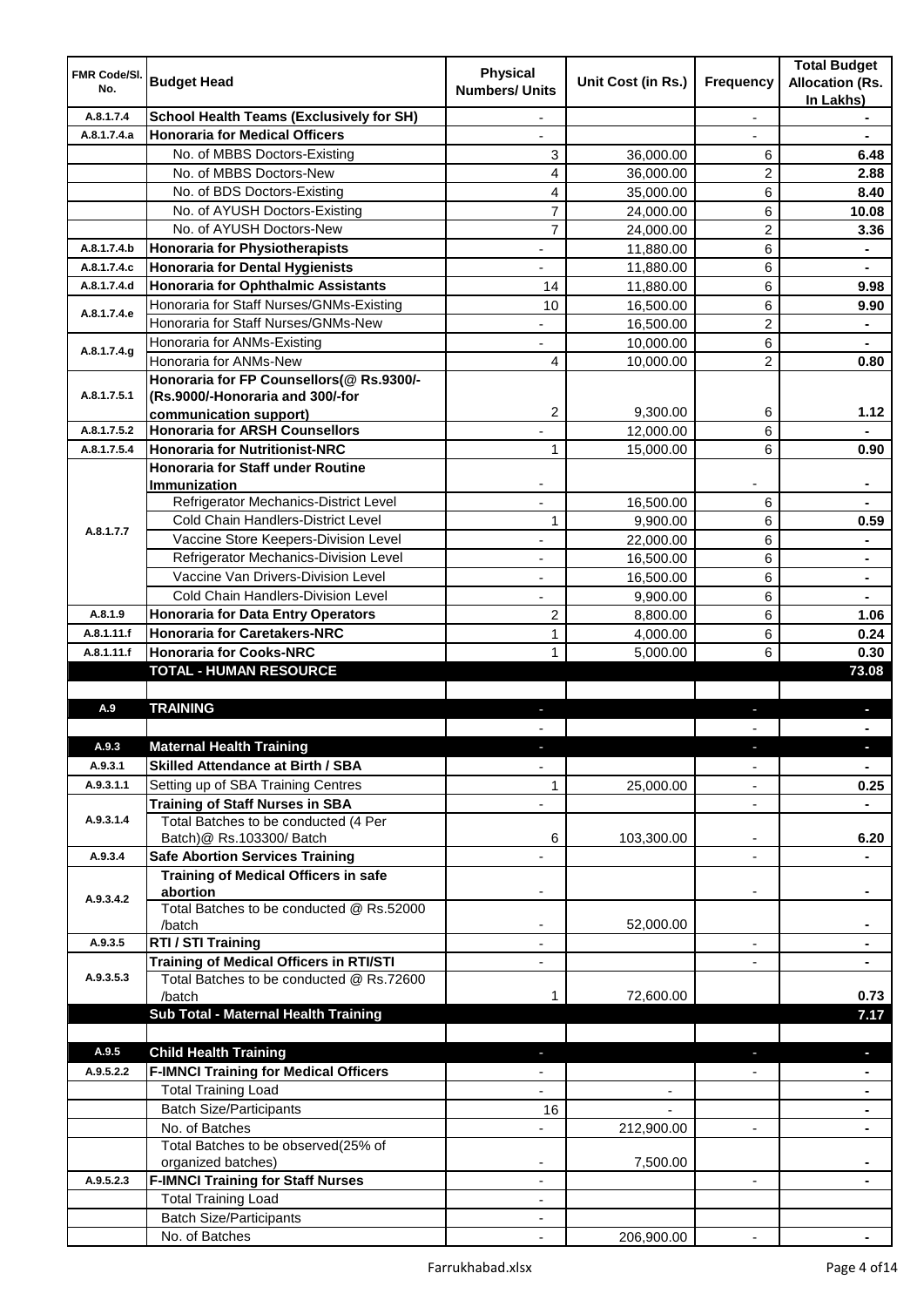| <b>FMR Code/SI.</b><br>No. | <b>Budget Head</b>                                                              | <b>Physical</b><br><b>Numbers/ Units</b> | Unit Cost (in Rs.)     | Frequency                | <b>Total Budget</b><br><b>Allocation (Rs.</b><br>In Lakhs) |
|----------------------------|---------------------------------------------------------------------------------|------------------------------------------|------------------------|--------------------------|------------------------------------------------------------|
|                            | Total Batches to be observed(25% of<br>organized batches)                       |                                          | 7,500.00               |                          |                                                            |
| A.9.5.5.2.a                | <b>IMNCI Plus(CCSP)-10 Days TOT for</b>                                         |                                          |                        |                          |                                                            |
|                            | <b>Physicians</b>                                                               |                                          |                        |                          |                                                            |
|                            | <b>Total Training Load</b><br><b>Batch Size/Participants</b>                    |                                          |                        |                          |                                                            |
|                            | No. of Batches                                                                  | 24                                       | 576,300.00             |                          |                                                            |
|                            | Total Batches to be observed(25% of                                             |                                          |                        |                          |                                                            |
|                            | organized batches)                                                              |                                          | 11,000.00              |                          |                                                            |
|                            | Sub Total- Child Health Training                                                |                                          |                        |                          |                                                            |
|                            |                                                                                 |                                          |                        |                          |                                                            |
| A.9.7                      | Adolescent Reproductive and Sexual Health/<br><b>ARSH Training</b>              |                                          |                        |                          |                                                            |
|                            | <b>ARSH training for ANMs/LHVs</b>                                              |                                          |                        |                          |                                                            |
| A.9.7.4                    | Total Batches to be conducted@ Rs.71000/                                        |                                          |                        |                          |                                                            |
|                            | <b>Batch</b>                                                                    | 3                                        | 71,000.00              |                          | 2.13                                                       |
|                            | <b>Sub Total- ARSH Training</b>                                                 |                                          |                        |                          | 2.13                                                       |
| A.9.8.4.2                  | <b>Clinical Establishment Act</b>                                               | 1                                        |                        | $\overline{a}$           | 7.98                                                       |
|                            |                                                                                 |                                          | 798,000.00             |                          |                                                            |
|                            | <b>TOTAL - Training</b>                                                         |                                          |                        |                          | 17.28                                                      |
|                            |                                                                                 |                                          |                        |                          |                                                            |
| A.10                       | PROGRAMME MANAGEMENT                                                            |                                          |                        |                          | o.                                                         |
| A.10.2                     | <b>District Programme Management Support</b>                                    |                                          |                        |                          |                                                            |
|                            | Unit                                                                            |                                          |                        |                          |                                                            |
|                            | <b>Contractual Staffs for DPMSU</b>                                             |                                          |                        |                          |                                                            |
| A.10.2.1                   | Honoraria for District Programme Manager                                        | 1                                        | 32,700.00              | 6                        | 1.96                                                       |
| A.10.2.2                   | Honoraria for District Accounts Manager                                         | $\mathbf{1}$                             | 26,650.00              | 6                        | 1.60                                                       |
| A.10.2.3                   | Honoraria for District Data Manager(District<br>Data cum Account Assistant)     | 1                                        | 18,150.00              | 6                        | 1.09                                                       |
| A.10.2.7                   | Honoraria for Office Assistant                                                  | 1                                        | 7,000.00               | 6                        | 0.42                                                       |
| A.10.2.8.1                 | Operational Expenses for DPMU unit                                              | 1                                        | 75,000.00              | 6                        | 4.50                                                       |
| A.10.2.8.2                 | Honoraria for District Community Process                                        |                                          |                        |                          |                                                            |
|                            | Manager                                                                         | 1                                        | 26,650.00              | 6                        | 1.60                                                       |
|                            | <b>Sub Total - DPMU</b>                                                         |                                          |                        |                          | 11.17                                                      |
|                            |                                                                                 |                                          |                        |                          |                                                            |
| A.10.3                     | <b>Block Programme Management Unit (BPMU)</b>                                   | $\overline{\phantom{a}}$                 |                        | $\overline{\phantom{a}}$ | $\blacksquare$                                             |
| A.10.3.1<br>A.10.3.2       | Honoraria for Block Programme Managers<br>Honoraria for Block Accounts Managers | 7<br>7                                   | 20,000.00<br>10,000.00 | 6<br>6                   | 8.40<br>4.20                                               |
|                            | <b>Sub Total - DPMU</b>                                                         | J,                                       |                        | J,                       | 12.60                                                      |
|                            |                                                                                 |                                          |                        |                          |                                                            |
| A.10.6                     | <b>Concurrent Audit System</b>                                                  |                                          |                        | $\overline{\phantom{0}}$ | $\blacksquare$                                             |
|                            | Budget For Block Units(Rs.1500 per                                              |                                          |                        |                          |                                                            |
|                            | Block/Quarter)                                                                  | 7                                        | 1,500.00               | 4                        | 0.42                                                       |
|                            | Budget For District (District HO Rs.                                            |                                          |                        |                          |                                                            |
|                            | 4500/Month)<br><b>Sub Total - Concurrent Audit</b>                              |                                          | 4,500.00               | 12                       | 0.54<br>0.96                                               |
|                            |                                                                                 |                                          |                        |                          |                                                            |
| A.10.7                     | <b>Mobility Support, Field Visits</b>                                           |                                          |                        | $\overline{a}$           | $\blacksquare$                                             |
|                            | Mobility Support-DPMU/District (2 Vehicles per                                  |                                          |                        |                          |                                                            |
| A.10.7.2                   | District per month)                                                             | 2                                        | 25,000.00              | 12                       | 6.00                                                       |
| A.10.7.3                   | Mobility Support-BPMU/Block (1 Vehicle per<br>District per Month)               | 7                                        | 25,000.00              | 12                       | 21.00                                                      |
|                            | Mobility Support for Div.PMU Division & AD                                      |                                          |                        |                          |                                                            |
| A.10.7.4.1                 | Offices( 1 vehicle per Division)                                                |                                          | 25,000.00              | 12                       |                                                            |
|                            | Sub Total - Mobility Support, Field Visits                                      |                                          |                        |                          | 27.00                                                      |
|                            |                                                                                 |                                          |                        |                          |                                                            |
|                            | <b>TOTAL - Programme Management</b>                                             |                                          |                        |                          | 51.73                                                      |
|                            |                                                                                 |                                          |                        |                          |                                                            |
|                            | <b>GRAND TOTAL- RCH FLEXIPOOL</b>                                               |                                          |                        |                          | 903.82                                                     |
|                            |                                                                                 |                                          |                        |                          |                                                            |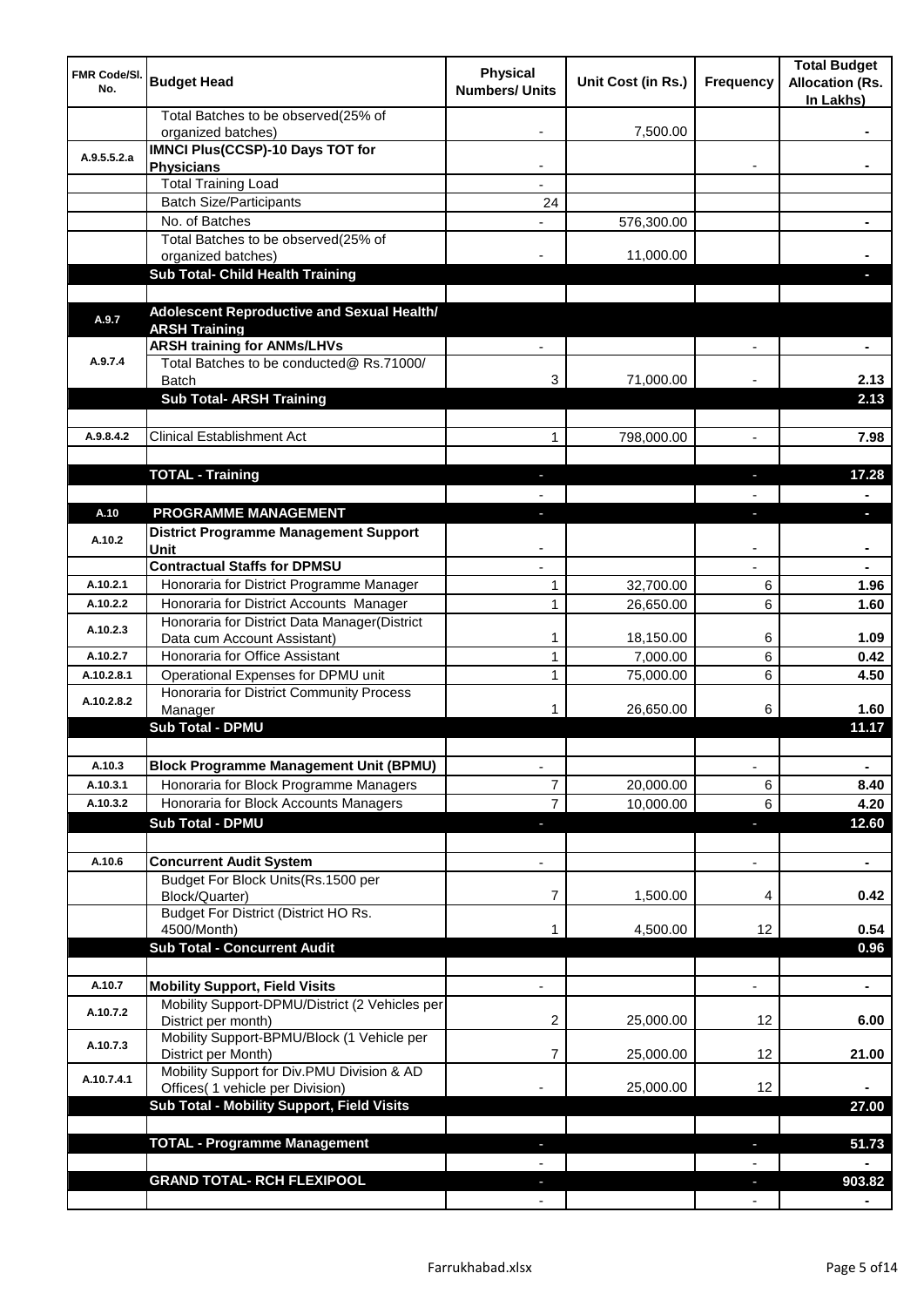| FMR Code/SI.<br>No. | <b>Budget Head</b>                              | <b>Physical</b><br><b>Numbers/ Units</b> | Unit Cost (in Rs.) | <b>Frequency</b> | <b>Total Budget</b><br><b>Allocation (Rs.</b><br>In Lakhs) |
|---------------------|-------------------------------------------------|------------------------------------------|--------------------|------------------|------------------------------------------------------------|
| B                   | <b>MISSION FLEXIPOOL</b>                        |                                          |                    | P.               |                                                            |
| <b>B1</b>           | <b>ASHA</b>                                     |                                          |                    |                  |                                                            |
| B1.1.1.4.2          | ASHA State Trainers - TOT (Module VI&VII)-      |                                          |                    |                  |                                                            |
|                     | National Level-Cost of TA/DA                    |                                          | 15,000.00          |                  |                                                            |
| B1.1.3.3            | <b>Incentive for FP</b>                         |                                          |                    |                  |                                                            |
|                     | Incentive for ASHA @ Rs. 1000 if a couple       |                                          |                    |                  |                                                            |
|                     | adopts permanent methods after 02               |                                          |                    |                  |                                                            |
| B1.1.3.3.1          | children(Assumed that 15.56 % clients           |                                          |                    |                  |                                                            |
|                     | adopts permanent methods after 02<br>children). |                                          |                    |                  |                                                            |
| B1.1.3.5            | Other incentive                                 | 1,558                                    | 1,000.00           |                  | 15.58                                                      |
|                     |                                                 |                                          |                    |                  |                                                            |
|                     | On taking Complicated On pregnancy cases        |                                          |                    |                  |                                                            |
| B1.1.3.5.1          | or New born cases to the health facility        |                                          |                    |                  |                                                            |
|                     | @Rs.150/- case (up to 3 cases/year)             | 1,497                                    | 150.00             | 3                | 6.74                                                       |
|                     |                                                 |                                          |                    |                  |                                                            |
| B1.1.3.5.3          | Birth & Death Registration (For 30 birth & 9    |                                          |                    |                  |                                                            |
|                     | deaths/ASHA) -Amount Approved 90% Only          | 1,497                                    | 180.00             |                  | 2.43                                                       |
|                     | TA/DA for attending Monthly Meetings            |                                          |                    |                  |                                                            |
| B1.1.3.5.5          | @Rs.100/Meeting - Amount Approved 90%           |                                          |                    |                  |                                                            |
|                     | Only                                            | 1,497                                    | 100.00             | 12               | 16.17                                                      |
|                     | Maternal Death Audit Information                |                                          |                    |                  |                                                            |
| B1.1.3.5.6          | (@Rs.200/Case)-Amount Approved 50%              | 120                                      | 200.00             |                  | 0.12                                                       |
|                     | Only<br>Incentives to ASHA Sangini(@Rs.150 for  |                                          |                    |                  |                                                            |
| B1.1.3.5.12         | one field visit and 20 visits per month)        | -                                        | 3,000.00           | 10               | $\blacksquare$                                             |
| B1.1.3.6            | <b>Other Activities</b>                         | $\overline{\phantom{a}}$                 |                    |                  | $\blacksquare$                                             |
|                     | ASHA Divas/Annual ASHA Samellan-                |                                          |                    |                  |                                                            |
| B1.1.3.6.1          | (Amount Approved 70% Only)                      | 1,497                                    | 250.00             |                  | 2.62                                                       |
|                     | <b>ASHA Payment Voucher</b>                     | 1,497                                    | 25.00              |                  | 0.37                                                       |
| B1.1.3.6.3          | <b>ASHA Master Payment Register</b>             | $\overline{7}$                           | 150.00             |                  | 0.01                                                       |
|                     | <b>ASHA Sangini Format</b>                      | 75                                       | 50.00              |                  | 0.04                                                       |
| B1.1.4              | Awards to ASHA's/Link workers                   | $\overline{7}$                           | 5,000.00           | $\overline{a}$   | 0.35                                                       |
|                     | <b>ASHA Resource Centre/ASHA Mentoring</b>      |                                          |                    |                  |                                                            |
| B1.1.5              | Group                                           |                                          |                    |                  | $\blacksquare$                                             |
| B1.1.5.4            | Mobility Costs ASHA Mentoring Group for         |                                          |                    |                  |                                                            |
|                     | district*4 meetings@Rs.2500/meeting             | 4                                        | 2,500.00           |                  | 0.10                                                       |
|                     | <b>Sub Total - ASHA</b>                         |                                          |                    |                  | 44.52                                                      |
|                     |                                                 |                                          |                    |                  |                                                            |
| <b>B2</b>           | <b>Untied Funds</b>                             | ٠                                        |                    | J,               | $\blacksquare$                                             |
| <b>B2.1</b>         | No. of CHCs/SDH and Amount Approved 71%         |                                          |                    |                  |                                                            |
|                     | Only                                            | 8                                        | 50,000.00          | 1                | 2.84                                                       |
| <b>B2.2</b>         | No. of PHCs and Amount Approved 93% Only        | 25                                       | 25,000.00          | 1                | 5.81                                                       |
|                     | No. of Sub Centres and Amount Approved          |                                          |                    |                  |                                                            |
| <b>B2.3</b>         | 46% Only                                        | 188                                      | 10,000.00          | 1                | 8.65                                                       |
|                     | No. of VHNSCs and Amount Approved 36%           |                                          |                    |                  |                                                            |
| <b>B2.4</b>         | Only                                            | 510                                      | 10,000.00          | 1                | 18.36                                                      |
|                     | <b>Sub Total - Untied Funds</b>                 |                                          |                    |                  | 35.66                                                      |
|                     |                                                 |                                          |                    |                  |                                                            |
| <b>B.3</b>          | <b>Annual Maintenance Grants</b>                |                                          |                    |                  |                                                            |
| <b>B3.1</b>         | No. of CHCs and Amount Approved 70% Only        |                                          |                    |                  |                                                            |
|                     |                                                 | 8                                        | 100,000.00         | 1                | 5.60                                                       |
| <b>B3.2</b>         | No. of PHCs and Amount Approved 69% Only        |                                          |                    |                  |                                                            |
|                     |                                                 | 27                                       | 50,000.00          | 1                | 9.32                                                       |
| <b>B3.3</b>         | No. of Sub Centres and Amount Approved          | 188                                      | 10,000.00          | 1                | 9.21                                                       |
|                     | 49% Only<br><b>Sub Total - AMG</b>              | ٠                                        |                    | a,               | 24.13                                                      |
|                     |                                                 |                                          |                    |                  |                                                            |
| <b>B.6</b>          | <b>Corpus Grants to HMS/RKS</b>                 |                                          |                    |                  |                                                            |
|                     |                                                 |                                          |                    |                  | $\blacksquare$                                             |
| B6.1                | District Hospitals (DH+DWH)                     | 2                                        |                    |                  |                                                            |
|                     | Amount Approved for District Hospitals          |                                          |                    |                  | 5.48                                                       |
| B6.2                | No. of CHCs and Amount Approved 90% Only        | 8                                        | 100,000.00         | 1                | 7.20                                                       |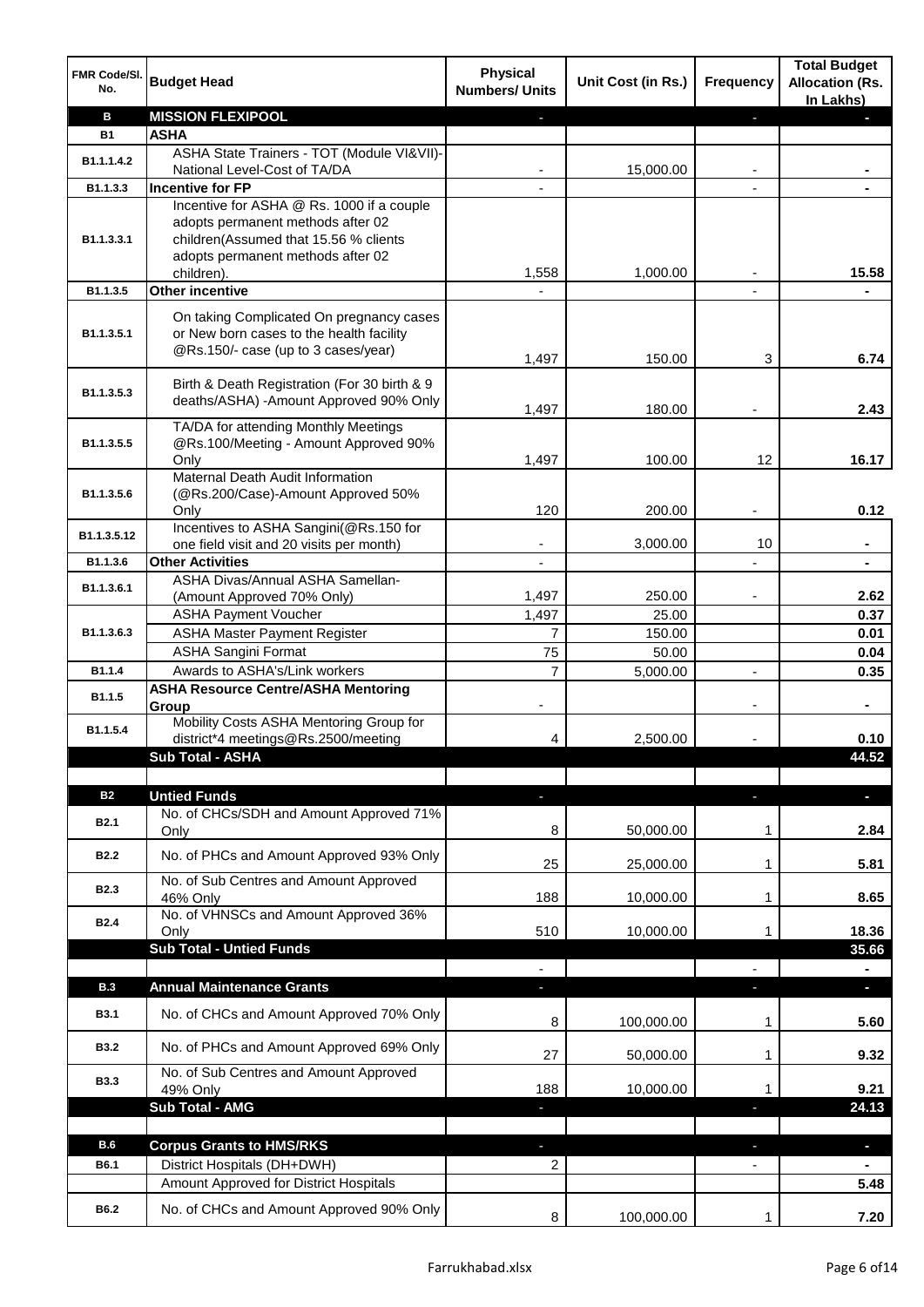| <b>FMR Code/SI.</b><br>No.  | <b>Budget Head</b>                                                                                   | <b>Physical</b><br><b>Numbers/ Units</b> | Unit Cost (in Rs.) | <b>Frequency</b>  | <b>Total Budget</b><br><b>Allocation (Rs.</b><br>In Lakhs) |
|-----------------------------|------------------------------------------------------------------------------------------------------|------------------------------------------|--------------------|-------------------|------------------------------------------------------------|
| B6.3                        | No. of PHCs and Amount Approved 90% Only                                                             | 25                                       | 50,000.00          | 1                 | 11.25                                                      |
|                             | <b>Sub Total - HMS/RKS</b>                                                                           | ٠                                        |                    | J,                | 23.93                                                      |
|                             |                                                                                                      |                                          |                    |                   |                                                            |
| <b>B9</b>                   | <b>Mainstreaming of AYUSH</b>                                                                        | J,                                       |                    | T                 | o.                                                         |
| B.9.1                       | <b>Medical Officers (Only AYUSH)</b>                                                                 |                                          |                    |                   |                                                            |
| B.9.1.1                     | <b>Contractual Medical Officers</b>                                                                  | 20                                       | 24,000.00          | 6                 | 28.80                                                      |
| <b>B.9.2</b>                | <b>AYUSH Pharmacists</b>                                                                             | 9                                        | 9,000.00           | 6                 | 4.86                                                       |
|                             | <b>Sub Total (AYUSH)</b>                                                                             | J,                                       |                    | J,                | 33.66                                                      |
|                             |                                                                                                      |                                          |                    |                   |                                                            |
| <b>B10</b><br><b>B.10.2</b> | <b>IEC-BCC Activities</b><br><b>Implementation of BCC/IEC Activities at</b>                          |                                          |                    | ı.                | н<br>3.00                                                  |
| B.10.5.2                    | district level<br>Printing of WIFS Cards, Referral Slips, etc                                        |                                          |                    | $\blacksquare$    |                                                            |
|                             | WIFS Cards for School Children(No. of Cards)                                                         |                                          | 4.00               |                   |                                                            |
|                             | Sub Total (IEC/BCC)                                                                                  |                                          |                    | ı                 | 3.00                                                       |
|                             |                                                                                                      |                                          |                    |                   |                                                            |
| <b>B15</b>                  | <b>Planning, Implementation and Monitoring</b>                                                       |                                          |                    |                   |                                                            |
|                             |                                                                                                      |                                          |                    |                   |                                                            |
| B15.2                       | <b>Quality Assurance</b>                                                                             |                                          |                    |                   |                                                            |
| B15.2.2                     | <b>Quality Assurance Committees</b><br><b>Division Level</b>                                         | $\overline{\phantom{a}}$                 |                    |                   |                                                            |
|                             |                                                                                                      | $\blacksquare$                           |                    |                   | $\blacksquare$                                             |
|                             | One time establishment @ Rs. 1.00 Lakh/<br>Division (Amount Approved 50% Only)                       |                                          | 100,000.00         | 1                 |                                                            |
|                             | Operational Expenses @Rs. 5000/month/<br>division (Amount Approved 50% Only)                         | $\overline{\phantom{a}}$                 | 5,000.00           | 12                |                                                            |
|                             | <b>District Level</b>                                                                                | $\overline{\phantom{a}}$                 |                    |                   |                                                            |
|                             | One time establishment @ Rs. 1.00 Lakh/<br>District (Amount Approved 50% Only)                       | 1                                        | 100,000.00         | 1                 | 0.50                                                       |
|                             | Operational Expenses @Rs. 5000/ Month/<br>District (Amount Approved 50% Only)                        | 1                                        | 5,000.00           | 12                | 0.30                                                       |
| B15.2.4                     | <b>Review meetings</b>                                                                               |                                          |                    | ٠                 |                                                            |
| B15.2.4.2                   | <b>Division Level</b>                                                                                |                                          |                    |                   |                                                            |
|                             | Review meetings @ Rs 10000/- per meeting<br>for 4 meeting per division (Amount Approved<br>50% Only) |                                          | 10,000.00          | 4                 |                                                            |
|                             | <b>District Level</b>                                                                                |                                          |                    |                   |                                                            |
|                             | Review meetings @ Rs 10000/- per meeting<br>for 4 meeting per District (Amount Approved              |                                          |                    |                   |                                                            |
|                             | 50% Only)                                                                                            | 1                                        | 10,000.00          | 4                 | 0.20                                                       |
| B15.2.5                     | <b>Other Block Level Activities</b>                                                                  |                                          |                    |                   |                                                            |
| B15.2.5.1                   | Block QA visioning meeting (Orienting<br><b>Block Officials on Facility Solutions Levels-</b>        |                                          |                    |                   |                                                            |
|                             | Amount Approved 50% Only)                                                                            | 1                                        | 35,000.00          | 1                 | 0.18                                                       |
|                             | Quality Management System (QMS) training                                                             |                                          |                    |                   |                                                            |
| B15.2.5.2                   | workshop -(Amount Approved 50% Only)                                                                 | 1                                        | 100,000.00         | 1                 | 0.50                                                       |
|                             | <b>Sub Total - Quality Assurance</b>                                                                 |                                          |                    |                   | 1.68                                                       |
|                             |                                                                                                      |                                          |                    |                   | $\blacksquare$                                             |
| B15.3                       | <b>Monitoring and Evaluation</b>                                                                     |                                          |                    |                   |                                                            |
| B15.3.1.6.3                 | Honoraria of Data Entry Operators for MCTS                                                           | 7                                        | 11,000.00          | 6                 | 4.62                                                       |
| B15.3.2                     | <b>Computerization HMIS and E-governance</b>                                                         |                                          |                    |                   |                                                            |
|                             | HMIS Operational Cost (excluding HR & Trainings)-                                                    |                                          |                    |                   |                                                            |
|                             | Expenses for Internet @1500/month/<br>computer for 951 Nos                                           | 9                                        | 1,500.00           | 12                | 1.62                                                       |
|                             | Expenses for Internet Rs.750/pm/block<br>computer(new) for 820 Nos.                                  | 7                                        | 750.00             | $12 \overline{ }$ | 0.63                                                       |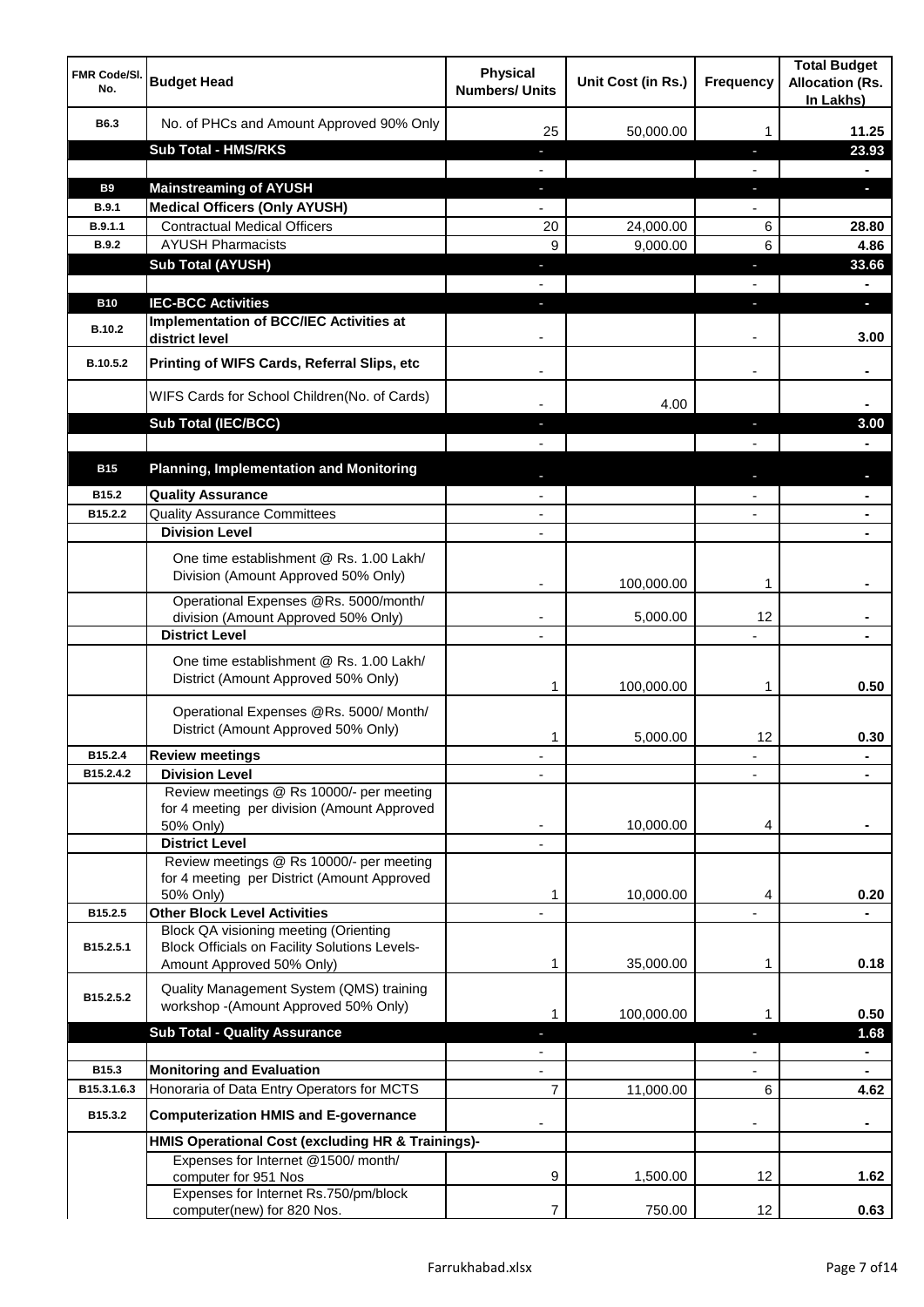| <b>FMR Code/SI.</b><br>No. | <b>Budget Head</b>                                                                                        | <b>Physical</b><br><b>Numbers/ Units</b> | Unit Cost (in Rs.) | Frequency                | <b>Total Budget</b><br><b>Allocation (Rs.</b><br>In Lakhs) |
|----------------------------|-----------------------------------------------------------------------------------------------------------|------------------------------------------|--------------------|--------------------------|------------------------------------------------------------|
| B15.3.2.1.a                | Expenses for Internet Data Card<br>@Rs.750/pm/Computer (new) for 75 Nos.                                  | 1                                        | 750.00             | 12                       | 0.09                                                       |
|                            | Expenses for Internet Data Card<br>@Rs.750/pm/Computer (new) for 18 Nos.                                  |                                          | 750.00             | 12                       |                                                            |
| B15.3.2.1.d                | Other Office and admin expenses                                                                           |                                          |                    |                          |                                                            |
| B15.3.2.1.d.2              | Maintenance of Computers/AMC/etc -HMIS<br>(Block -PHC/CHC,CH, CMF (M/F) Old<br>@Rs. 4000/unit for 951 no. | 9                                        | 4,000.00           | 1                        | 0.36                                                       |
| B15.3.2.1.d.3              | Purchase of computer consumables/Admin<br>Expenses @ Rs.1000.00 for 951 no.-Six<br><b>Months</b>          | 9                                        | 1,000.00           | 6                        | 0.54                                                       |
| B15.3.2.2.a                | MCTS Operational Cost (excluding HR &<br>Trainings)                                                       |                                          |                    |                          |                                                            |
| B15.3.2.2.b                | Procurement of<br>computers/Printers/Cartridges, etc. -<br>@50,000.00/Computer Systems for 820 No.        | 7                                        | 50,000.00          | 1                        | 3.50                                                       |
| B15.3.2.2.d                | Other Office and admin expenses<br>@12,000.00 per year -820 No.(New)                                      | 7                                        | 12,000.00          | 1                        | 0.84                                                       |
| B15.3.3                    | Other M & E Activities<br>Review Meetings for MCTS @ Rs                                                   |                                          |                    | $\overline{a}$           |                                                            |
| B15.3.3.5                  | 4,000/meeting for 12 meetings<br><b>Sub Total - Monitoring and Evaluation</b>                             | 1                                        | 4,000.00           | 12                       | 0.48<br>12.68                                              |
|                            |                                                                                                           |                                          |                    |                          | ÷                                                          |
| <b>B.16</b>                | <b>PROCUREMENT</b>                                                                                        |                                          |                    | E.                       | o.                                                         |
| B16.1.1                    | <b>Procurement of Equipments: MH</b>                                                                      |                                          |                    |                          |                                                            |
| B16.1.1.2                  | MVA / EVA Kits for Safe Abortion services                                                                 | 80                                       | 2,500.00           |                          | 2.00                                                       |
| B16.1.6                    | <b>Equipments for ARSH/ School Health</b>                                                                 |                                          |                    | $\overline{a}$           | ٠                                                          |
| B16.1.6.1                  | Equipments for ARSH Clinics (New)                                                                         |                                          | 15,000.00          | 1                        |                                                            |
|                            | <b>Sub Total (Procurement of Equipments)</b>                                                              |                                          |                    |                          | 2.00                                                       |
| B.16.2.1                   | Drugs & supplies for MH                                                                                   | $\blacksquare$                           |                    | $\blacksquare$           | ٠                                                          |
| B.16.2.1.2                 | Drugs for Safe Abortion (No. of MMA<br>estimated in year 2013-14)                                         | 432                                      | 200.00             |                          | 0.86                                                       |
| B.16.2.4                   | <b>Supplies for IMEP</b>                                                                                  |                                          |                    |                          | ۰                                                          |
| B.16.2.4.1                 | Bio-Medical Waste Management-District<br>level                                                            |                                          |                    |                          | 17.84                                                      |
| B.16.2.4.2                 | Bio-Medical Waste Management-CHC level                                                                    |                                          |                    | ۰                        | 12.58                                                      |
| B.16.2.4.3                 | Cleaning/Washing, House keeping and<br>Laundry Management - District Level                                |                                          |                    |                          | 29.37                                                      |
| B.16.2.4.4                 | Cleaning/Washing, House keeping and<br>Laundry Management - CHC/PHC Level                                 |                                          |                    | $\blacksquare$           | 12.24                                                      |
|                            | <b>ASHA Drug Kits</b><br>Drug Kit replenishment for ASHAs @ Rs.                                           |                                          |                    |                          |                                                            |
| B.16.2.5.2                 | 300/ASHA                                                                                                  | 1,176                                    | 300.00             |                          | 3.53                                                       |
| B.16.2.6                   | Drugs & supplies for WIFS                                                                                 |                                          |                    | $\overline{\phantom{a}}$ |                                                            |
|                            | For Govt. & Govt. aided Schools (Classes VI<br>to XII)                                                    |                                          |                    |                          |                                                            |
|                            | <b>Total Beneficiaries</b>                                                                                | 44,757                                   |                    |                          |                                                            |
| B.16.2.6.1                 | IFA Tables Required at District (Beneficiary*<br>52 Tabs)                                                 | 2,327,354                                | 0.12               | $\blacksquare$           | 2.79                                                       |
| B.16.2.6.2                 | Albendazole Tablets Required at District<br>(Beneficiary *2 Tabs)                                         | 89,514                                   | 1.00               |                          | 0.90                                                       |
| B.16.2.7                   | Drugs & Supplies under SHP                                                                                |                                          |                    |                          | ۰                                                          |
|                            | <b>For Aganwadi Centres</b><br>Expected No. of Children at AWCs                                           | 36,050                                   |                    |                          | $\blacksquare$                                             |
|                            | No. of IFA Bottles (One bottle of 100                                                                     |                                          |                    |                          |                                                            |
|                            | ml./child)                                                                                                | 36,050                                   | 10.00              |                          | 3.61                                                       |
|                            | Albendazole Tablets (2 tablets per Child)                                                                 | 72,100                                   | 1.00               |                          | 0.72                                                       |
|                            | For Primary Schools(For Govt. & Govt.<br>aided Schools Classes I to V)                                    |                                          |                    |                          |                                                            |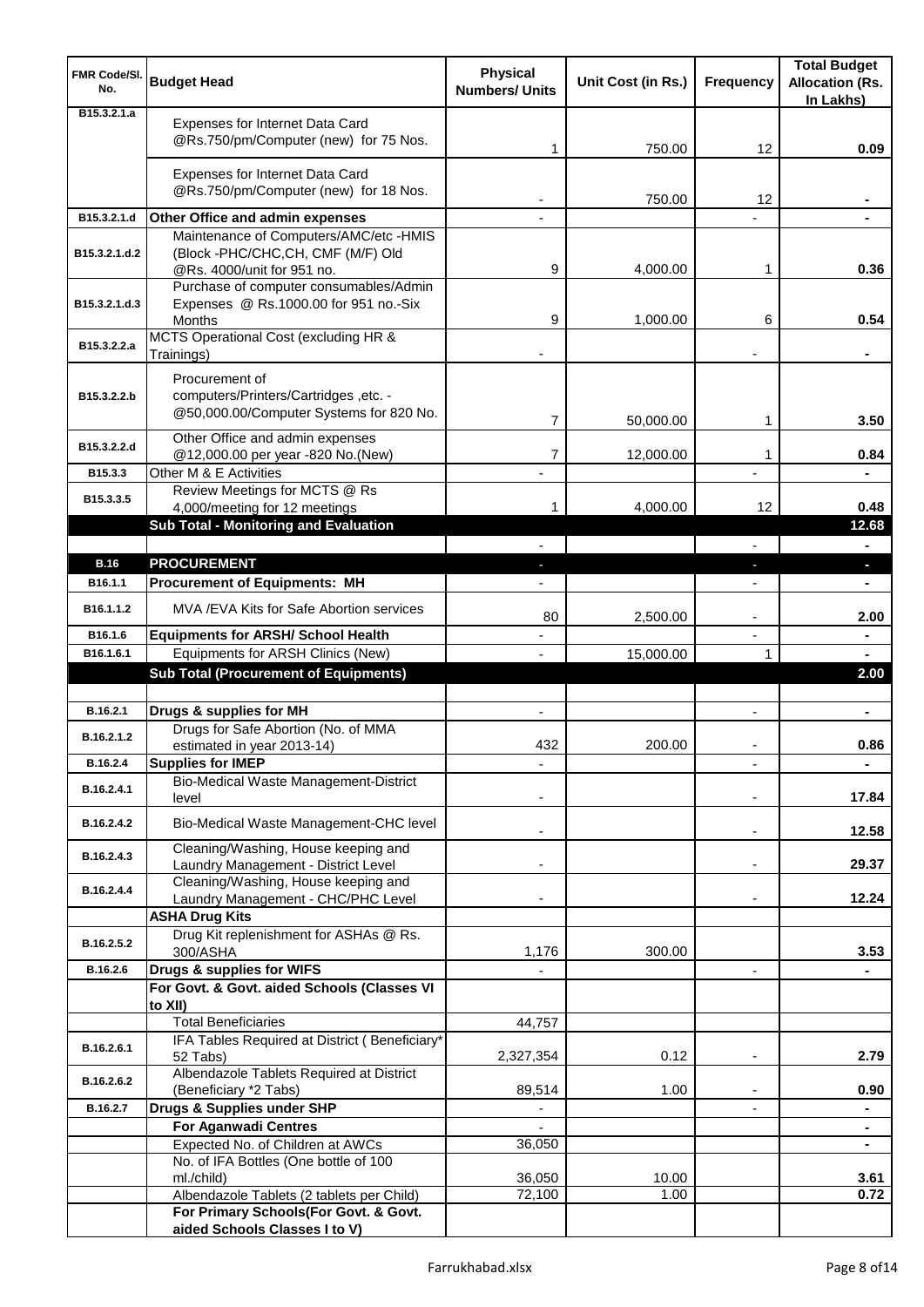| FMR Code/SI.<br>No. | <b>Budget Head</b>                                                                                                | <b>Physical</b><br><b>Numbers/ Units</b> | Unit Cost (in Rs.) | Frequency                | <b>Total Budget</b><br><b>Allocation (Rs.</b><br>In Lakhs) |
|---------------------|-------------------------------------------------------------------------------------------------------------------|------------------------------------------|--------------------|--------------------------|------------------------------------------------------------|
|                     | Expected No. of Children in Schools                                                                               | 80,881                                   |                    |                          |                                                            |
|                     | No. of Tablets Required at District (52 Tabs./<br>Beneficiary)                                                    | 4,205,823                                | 0.12               |                          | 5.05                                                       |
|                     | No. of Tablets Required at District (2 Tabs./<br>Beneficiary)                                                     | 161,762                                  | 1.00               |                          | 1.62                                                       |
|                     | <b>Medicines for Teams</b>                                                                                        |                                          |                    |                          |                                                            |
|                     | No. of Blocks                                                                                                     | 7                                        |                    |                          |                                                            |
|                     | First Time Medicines For Teams (2 Teams<br>in Each Block)                                                         | 14                                       | 18,000.00          |                          | 2.52                                                       |
|                     | Sub Total (Procurement of Drugs & Supplies)                                                                       |                                          |                    |                          | 93.63                                                      |
|                     |                                                                                                                   |                                          |                    |                          |                                                            |
| <b>B.17</b>         | <b>Drugs Warehouses/Logistics Management</b>                                                                      |                                          |                    |                          |                                                            |
|                     | Honoraria of Staff at Regional Drug<br>Warehouse                                                                  |                                          |                    |                          |                                                            |
|                     | Accountant                                                                                                        |                                          | 10,000.00          | 6                        |                                                            |
|                     | Computer Operator Cum Store Keeper                                                                                |                                          | 10,000.00          | 6                        |                                                            |
|                     | Fork-Lift Operator cum Mechanic                                                                                   |                                          | 6,500.00           | 6                        |                                                            |
|                     | Fourth class / Loader                                                                                             |                                          |                    | 6                        |                                                            |
| <b>B.17.1</b>       |                                                                                                                   |                                          | 6,500.00           |                          |                                                            |
|                     | Generator Operator cum Electrician                                                                                | ٠                                        | 5,000.00           | 6                        |                                                            |
|                     | Sweeper                                                                                                           | ٠                                        | 3,500.00           | 6                        | $\blacksquare$                                             |
|                     | <b>Armed Guards</b>                                                                                               | $\blacksquare$                           | 6,335.00           | 6                        | $\blacksquare$                                             |
|                     | <b>General Guards</b>                                                                                             | ÷,                                       | 5,157.00           | 6                        |                                                            |
|                     | Gardener                                                                                                          | ÷,                                       | 3,000.00           | 6                        | $\blacksquare$                                             |
|                     | Honoraria of Staff at District Drug<br>Warehouse                                                                  |                                          |                    |                          |                                                            |
|                     | Computer Operator Cum Store Keeper                                                                                | $\mathbf{1}$                             | 10,000.00          | 6                        | 0.60                                                       |
| <b>B.17.3</b>       | Generator Operator Cum Mechanic/Electricia                                                                        | $\mathbf{1}$                             | 5,000.00           | 6                        | 0.30                                                       |
|                     | Loader                                                                                                            | $\mathbf{1}$                             | 5,000.00           | 6                        | 0.30                                                       |
|                     | Choukidar                                                                                                         | $\mathbf{1}$                             | 5,000.00           | 6                        | 0.30                                                       |
|                     | Part-time Sweeper                                                                                                 | 1                                        | 2,500.00           | 6                        | 0.15                                                       |
| <b>B.17.4</b>       | <b>Others</b>                                                                                                     |                                          |                    | L.                       |                                                            |
| B.17.4.1            | Operational Cost for Regional Drug ware House                                                                     |                                          |                    | ۰                        | ٠                                                          |
|                     | <b>Electricity Charges</b>                                                                                        |                                          |                    |                          | $\blacksquare$                                             |
|                     | Telephone Charges                                                                                                 |                                          |                    |                          | $\blacksquare$                                             |
|                     | POL & Maintenance of DG Sets                                                                                      |                                          |                    |                          | $\blacksquare$                                             |
|                     | Stationary                                                                                                        |                                          |                    |                          | $\blacksquare$                                             |
|                     | Contingency                                                                                                       |                                          |                    |                          | $\blacksquare$                                             |
|                     | <b>Sub Total-Drug Ware Houses</b>                                                                                 |                                          |                    |                          | 1.65                                                       |
|                     |                                                                                                                   |                                          |                    |                          |                                                            |
|                     | <b>GRAND TOTAL- MISSION FLEXIPOOL</b>                                                                             | E.                                       |                    |                          | 276.53                                                     |
| $\mathbf c$         | <b>IMMUNISATION</b>                                                                                               |                                          |                    |                          | $\blacksquare$<br>н                                        |
| C.1                 | RI strengthening project (Review meeting,<br>Mobility support, Outreach services etc)                             |                                          |                    |                          |                                                            |
| C.1.a               | Mobility Support for supervision for district<br>level officers @Rs 250000/- Year                                 | 1                                        | 250,000.00         | ٠                        | 2.50                                                       |
| C.1.b               | Mobility support for supervision at State level                                                                   |                                          |                    |                          |                                                            |
|                     |                                                                                                                   |                                          |                    | $\overline{\phantom{a}}$ | ٠                                                          |
| C.1.c               | Printing and dissemination of Immunization<br>cards, tally sheets, monitoring forms etc.@<br>Rs 10 /- Beneficiary |                                          |                    |                          |                                                            |
|                     |                                                                                                                   | 75,000                                   | 10.00              |                          | 7.50                                                       |
| C.1.d               | Support for Quarterly State level review<br>meetings of district officer                                          |                                          |                    |                          |                                                            |
| C.1.e               | Quarterly review meetings exclusive for RI at<br>district level with Block Mos, CDPO, and                         |                                          |                    |                          |                                                            |
|                     | other stake holders (@ Rs 100/- per                                                                               |                                          |                    |                          |                                                            |
|                     | participant(5 participant / block)                                                                                | 200                                      | 100.00             |                          | 0.20                                                       |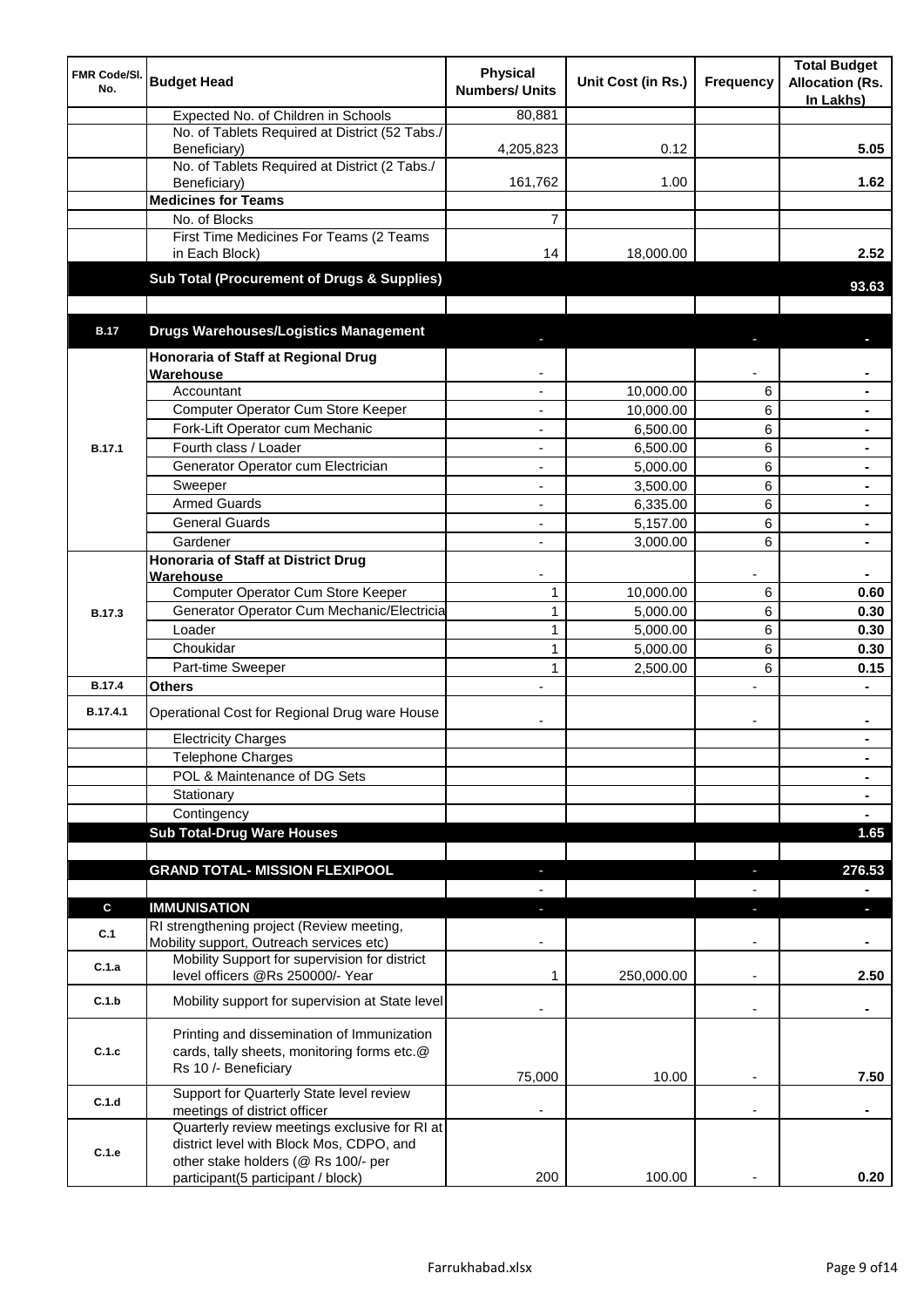| <b>FMR Code/SI.</b><br>No. | <b>Budget Head</b>                                                                                                                                                                                                                                             | <b>Physical</b><br><b>Numbers/ Units</b> | Unit Cost (in Rs.)   | Frequency                | <b>Total Budget</b><br><b>Allocation (Rs.</b><br>In Lakhs) |
|----------------------------|----------------------------------------------------------------------------------------------------------------------------------------------------------------------------------------------------------------------------------------------------------------|------------------------------------------|----------------------|--------------------------|------------------------------------------------------------|
| C.1.f                      | Quarterly review meetings exclusive for RI at<br>block level @Rs 50/- per person as<br>honorarium/Asha(For travel) & Rs 25 per<br>person at the disposal of MOIC for meeting<br>expenses (Refreshment, stationery and                                          |                                          |                      |                          |                                                            |
|                            | mis.)                                                                                                                                                                                                                                                          | 1,497                                    | 75.00                |                          | 1.12                                                       |
| C.1.g                      | Focus on slum & underserved areas in<br>urban areas/alternative vaccinator for slums<br>(Hiring of ANM @ 450/-per session for four<br>sessions/month/slum of 10000 population<br>and Rs.300/ month as contingency per slum<br>i.e.Rs.2100/-month/slum of 10000 |                                          |                      |                          |                                                            |
| C.1.h                      | population)<br>Mobilization of children through ASHA or<br>other mobilizers(@Rs 150/-per session)                                                                                                                                                              | 672<br>21,210                            | 2,100.00<br>150.00   |                          | 14.11<br>31.82                                             |
| C.1.i                      | Alternative vaccine delivery in hard to reach<br>areas(@Rs 150/-per session)                                                                                                                                                                                   | 1,248                                    | 150.00               | $\overline{\phantom{a}}$ | 1.87                                                       |
| C.1.j                      | Alternative Vaccine Delivery in other<br>areas(@Rs. 75/- per session)                                                                                                                                                                                          | 19,962                                   | 75.00                | $\overline{\phantom{a}}$ | 14.97                                                      |
| C.1.k                      | To develop micro plan at sub-centre level(@                                                                                                                                                                                                                    |                                          |                      |                          |                                                            |
|                            | Rs 100/- per sub centre)<br>For consolidation of micro plans at block                                                                                                                                                                                          | 192                                      | 100.00               |                          | 0.19                                                       |
| C.1.1                      | level (@ Rs 1000/-per block per PHC and<br>Rs 2000/- per district)                                                                                                                                                                                             | 9                                        | 1,000.00             |                          | 0.09                                                       |
| C.1.m                      | POL for vaccine delivery from State to<br>district and from district to PHC/CHCs(@ Rs                                                                                                                                                                          |                                          |                      |                          |                                                            |
|                            | 150000/- per district per year)<br>Consumables for computer including                                                                                                                                                                                          | 1                                        | 150,000.00           | $\overline{\phantom{a}}$ | 1.50                                                       |
| C.1.n                      | provision for internet access for RIMS (@ Rs<br>400/- per month per district)                                                                                                                                                                                  | 1                                        | 400.00               | 12                       | 0.05                                                       |
| C.1.o                      | Red/Black plastic bags etc.(@ Rs 3 per bag<br>and 2 bags per session)                                                                                                                                                                                          | 21,210                                   | 3.00                 | 2                        | 1.27                                                       |
| C.1.p                      | Hub Cutter/Bleach/Hypochlorite solution/<br>Twin buckets(@ Rs 1200/- per PHC/CHC                                                                                                                                                                               | 7                                        |                      |                          | 0.08                                                       |
| C.1.q                      | per year)<br>Safety Pits(@ Rs 5250/- per pit)                                                                                                                                                                                                                  | 3                                        | 1,200.00<br>5,250.00 | $\blacksquare$           | 0.16                                                       |
|                            | Other Specific requirement                                                                                                                                                                                                                                     |                                          |                      | $\blacksquare$           |                                                            |
|                            | Fund for annual maintenance operation of<br>WIC/WIF at division level @ Rs.40000/unit<br>of WIC/WIF<br>POL for generators and operational                                                                                                                      |                                          | 40,000.00            |                          |                                                            |
| C.1.r                      | expenses at divisional vaccine storage point<br>@ Rs 2.00 Lakhs/ year/division vaccine<br>store points                                                                                                                                                         |                                          | 200,000.00           |                          |                                                            |
|                            | Electricity bill for WIC/WIF AT state and<br>divisional level @ Rs 1.50Lakhs/year                                                                                                                                                                              |                                          |                      |                          |                                                            |
|                            | /division store points                                                                                                                                                                                                                                         |                                          | 150,000.00           |                          |                                                            |
|                            | <b>AEFI Kits</b>                                                                                                                                                                                                                                               | 49                                       | 200.00               |                          | 0.10                                                       |
| C.2                        | <b>Salary of Contractual Staffs</b>                                                                                                                                                                                                                            |                                          |                      |                          |                                                            |
| C.2.2<br>C.3               | Computer Assistants at District level<br><b>Training under Immunisation</b>                                                                                                                                                                                    | 1                                        | 10,000.00            | 6                        | 0.60                                                       |
|                            | District level Orientation training including                                                                                                                                                                                                                  |                                          |                      |                          |                                                            |
| C.3.1                      | Hep B, Measles, AEFI & JE(wherever<br>required) for 2 days ANM, Multi Purpose<br>Health Worker (Male), LHV, Health Assistant<br>(Male/Female), Nurse Midwives, BEEs &<br>other staff (as per RCH norms) @ Rs<br>46200/batch                                    | 2                                        | 46,200.00            |                          | 0.92                                                       |
| C.3.2                      | Three day training including Hep B, Measles<br>& JE(wherever required) of Medical Officers<br>of RI using revised MO training module) @<br>Rs 65600/ batch                                                                                                     |                                          | 65,600.00            |                          |                                                            |
| C.3.4                      | Two days cold chain handlers training for<br>block level cold chain handlers by State and<br>district cold chain officers @ Rs 26600/batch                                                                                                                     |                                          | 26,600.00            |                          | 0.27                                                       |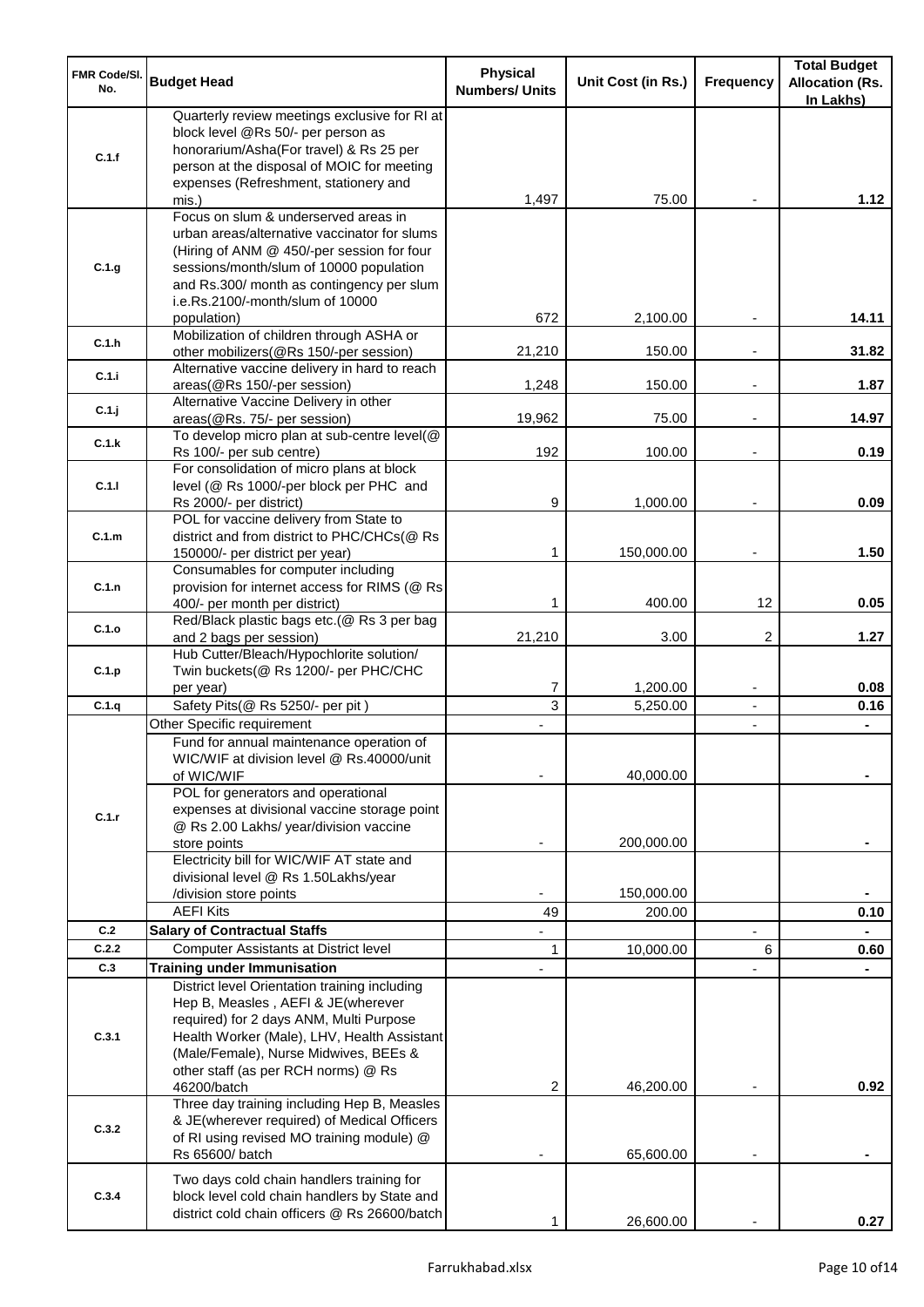| <b>FMR Code/SI.</b><br>No. | <b>Budget Head</b>                                                                                                                                                              | <b>Physical</b><br><b>Numbers/ Units</b> | Unit Cost (in Rs.) | Frequency | <b>Total Budget</b><br><b>Allocation (Rs.</b><br>In Lakhs) |
|----------------------------|---------------------------------------------------------------------------------------------------------------------------------------------------------------------------------|------------------------------------------|--------------------|-----------|------------------------------------------------------------|
| C.3.5                      | One day training of block level data handlers<br>by DIOs and District cold chain officer to<br>train about the reporting formats of                                             |                                          |                    |           |                                                            |
|                            | immunization @ Rs 300/ person                                                                                                                                                   | 10                                       | 300.00             | ٠         | 0.03                                                       |
| C.3.6                      | Intensified immunization training of front line<br>workers @ Rs 86660/batch                                                                                                     | 10                                       | 86,660.00          |           | 8.67                                                       |
| C.4                        | <b>Cold Chain Maintenance</b>                                                                                                                                                   |                                          |                    |           |                                                            |
|                            | Cold chain maintenance at PHC/CHC Level<br>(@Rs. 750/PHC/CHC per year)                                                                                                          | 1                                        | 750.00             |           | 0.01                                                       |
|                            | Cold chain maintenance at District Level<br>(@Rs. 15000/year)                                                                                                                   | 1                                        | 15,000.00          |           | 0.15                                                       |
| C.5                        | Asha Incentives- for full immunization @<br>RS.100 per child for full immunization in first<br>year and Rs.50 per child for ensuring<br>complete immunization up to 2nd year of |                                          | 150.00             |           | 76.32                                                      |
|                            | age.(94.22% of the fund)                                                                                                                                                        | 54,000                                   |                    |           |                                                            |
|                            | <b>TOTOAL - ROUTINE IMMUNIZATION</b>                                                                                                                                            |                                          |                    |           | 164.50                                                     |
| D                          | <b>National Disease Control Programmes</b>                                                                                                                                      |                                          |                    |           |                                                            |
|                            |                                                                                                                                                                                 |                                          |                    |           |                                                            |
| E                          | <b>Integrated Disease Surveillance Project</b><br>(IDSP)                                                                                                                        |                                          |                    |           |                                                            |
| E.1                        | Operational Costs (Rs. 25000/0 per Month)<br>including 10 Medical Colleges                                                                                                      |                                          |                    |           | 3.00                                                       |
| E.2                        | Remuneration for Contractual Human Resource                                                                                                                                     |                                          |                    |           |                                                            |
| E.2.1                      | Epidemiologist (Rs. 27500-44000)                                                                                                                                                |                                          |                    |           | 3.96                                                       |
| E.2.2                      | Microbiologist (Rs. 27500-44000)                                                                                                                                                |                                          |                    |           |                                                            |
| E.3.2                      | Data Manager (Rs. 18000 per Mth)                                                                                                                                                |                                          |                    |           | 2.16                                                       |
| E.3.3                      | Data Entry Operator (Rs. 11000/mth)                                                                                                                                             |                                          |                    |           | 1.32                                                       |
|                            | <b>Training</b>                                                                                                                                                                 |                                          |                    |           |                                                            |
|                            | Medical Officers (3 days) @ Rs 50000 /                                                                                                                                          |                                          |                    |           |                                                            |
| E.8                        | Batch, for one batch<br>Hospital Pharmacists/Nurses Training (1                                                                                                                 |                                          |                    |           | $\blacksquare$                                             |
|                            | day) @ Rs.38000 / Batch for 1 batch                                                                                                                                             |                                          |                    |           |                                                            |
|                            | One Day Training of Medical College Doctors                                                                                                                                     |                                          |                    |           |                                                            |
| E.8                        | Costs on account of Newly Formed Districts                                                                                                                                      |                                          |                    |           |                                                            |
|                            | <b>TOTAL-IDSP</b>                                                                                                                                                               |                                          |                    |           | 10.44                                                      |
|                            |                                                                                                                                                                                 |                                          |                    |           |                                                            |
| F                          | <b>National Vector Borne Disease Control</b><br><b>Programme (NVBDCP)</b>                                                                                                       |                                          |                    |           |                                                            |
| F.1.1                      | <b>Malaria</b>                                                                                                                                                                  |                                          |                    |           |                                                            |
| F.1.1.b                    | <b>ASHA Incentives</b>                                                                                                                                                          |                                          |                    |           | 1.25                                                       |
| F.1.1.d                    | Monitoring, Evaluation & Supervision &<br>Epidemic preparedness including mobility                                                                                              |                                          |                    |           | 1.50                                                       |
| F.1.1.e                    | <b>IEC/BCC</b>                                                                                                                                                                  |                                          |                    |           | 0.42                                                       |
| F.1.1.g                    | Training/Capacity Building                                                                                                                                                      |                                          |                    |           | 0.25                                                       |
|                            | Sub Total - Malaria                                                                                                                                                             |                                          |                    |           | 3.42                                                       |
| F.1.2                      | Dengue & Chikungunya                                                                                                                                                            |                                          |                    |           |                                                            |
| F.1.2.a(iⅈ)                | Strengthening Surveillance for Apex Referral<br>Lab & Sentinel Surveillance Hospital                                                                                            |                                          |                    |           | ٠                                                          |
| F.1.2.c                    | Monitoring/Supervision and Rapid Response                                                                                                                                       |                                          |                    |           | 0.20                                                       |
| F.1.2.d                    | <b>Epidemic Preparedness</b>                                                                                                                                                    |                                          |                    |           | 0.05                                                       |
| F.1.2.e                    | Case Management<br><b>Vector Control And Environmental</b>                                                                                                                      |                                          |                    |           | 0.10                                                       |
| F.1.2.f                    | Management                                                                                                                                                                      |                                          |                    |           |                                                            |
| F.1.2.g                    | IEC/ BCC for Social Mobilization                                                                                                                                                |                                          |                    |           | 0.20                                                       |
| F.1.2.i                    | Training/Workshop                                                                                                                                                               |                                          |                    |           | 0.20                                                       |
|                            | Sub Total - Dengue & Chikungunya                                                                                                                                                |                                          |                    |           | 0.75                                                       |
| F.1.3                      | <b>AES/JE</b>                                                                                                                                                                   |                                          |                    |           |                                                            |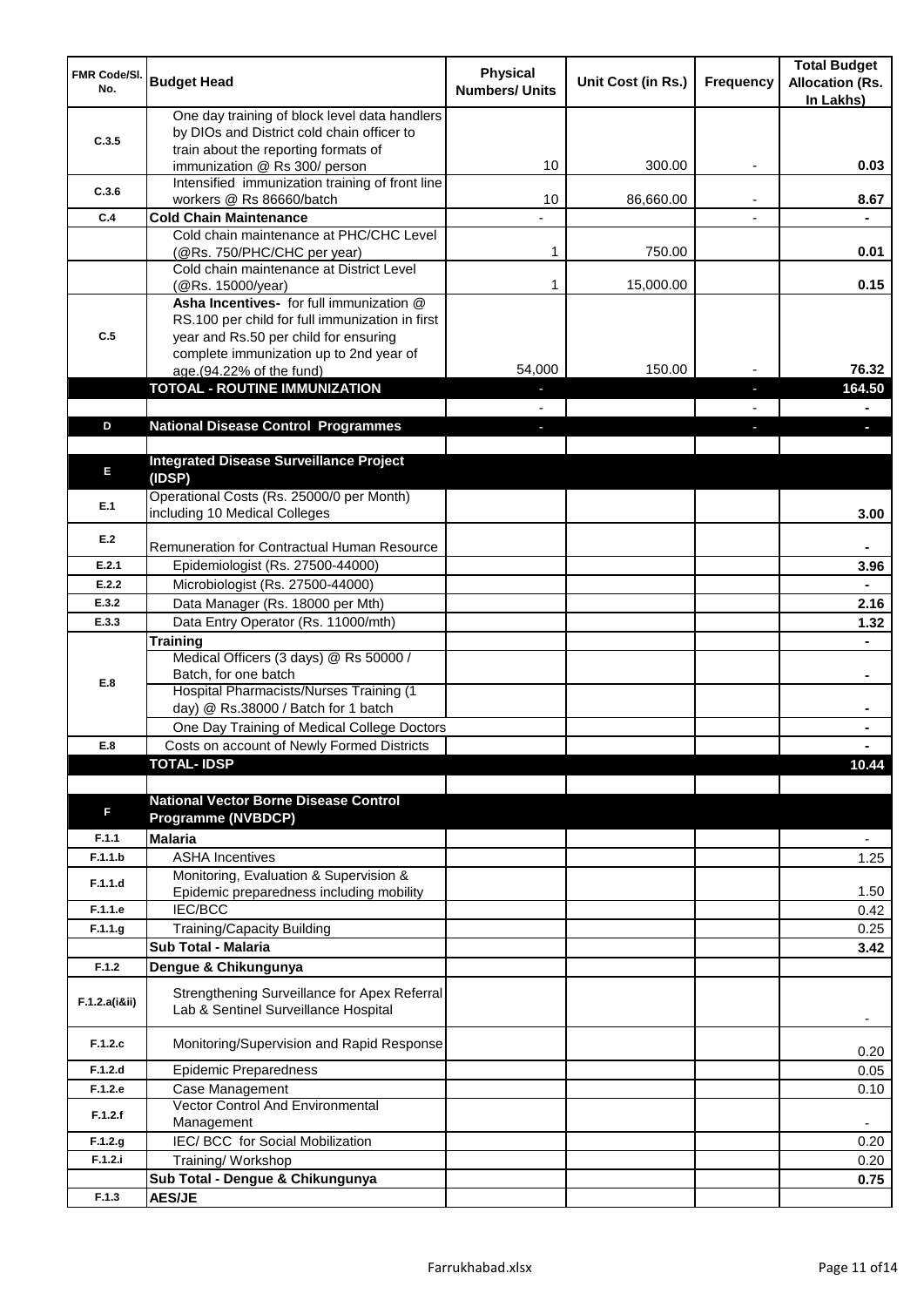| <b>FMR Code/SI.</b><br>No. | <b>Budget Head</b>                                                                                                                                                                                                                                                    | <b>Physical</b><br><b>Numbers/ Units</b> | Unit Cost (in Rs.) | <b>Frequency</b> | <b>Total Budget</b><br><b>Allocation (Rs.</b><br>In Lakhs) |
|----------------------------|-----------------------------------------------------------------------------------------------------------------------------------------------------------------------------------------------------------------------------------------------------------------------|------------------------------------------|--------------------|------------------|------------------------------------------------------------|
| F.1.3.a                    | Strengthening of Sentinel sites which will<br>include Diagnostics and Case Management,<br>supply of kits by Gol                                                                                                                                                       |                                          |                    |                  |                                                            |
| F.1.3.b                    | IEC / BCC Activities & printing material<br>pertaining to JE / AES                                                                                                                                                                                                    |                                          |                    |                  |                                                            |
| F.1.3.c                    | Capacity Building in case management of<br>Medical Officer and paramedical from                                                                                                                                                                                       |                                          |                    |                  |                                                            |
|                            | PHC/CHC at district level.                                                                                                                                                                                                                                            |                                          |                    |                  |                                                            |
| F.1.3.d                    | Monitoring and supervision<br>Procurement of Insecticides (Technical                                                                                                                                                                                                  |                                          |                    |                  |                                                            |
| F.1.3.e                    | Malathion)<br>Thermal Fog Machine (Small) @ 0.85                                                                                                                                                                                                                      |                                          |                    |                  |                                                            |
| F.1.3.f                    | lac/machine                                                                                                                                                                                                                                                           |                                          |                    |                  |                                                            |
| F.1.3.g                    | Operational cost for Malathion fogging (As<br>per Availability of 3 MT Technical Malathion<br>per district)                                                                                                                                                           |                                          |                    |                  |                                                            |
| $F.1.3.$ j                 | Paediatric ICU Establishment and HR &<br>operational cost for Paediatric ICU in<br><b>Endemic Districts</b>                                                                                                                                                           |                                          |                    |                  |                                                            |
| F.1.3.k                    | ASHA Insentivization for sensitizing<br>community                                                                                                                                                                                                                     |                                          |                    |                  |                                                            |
|                            | Sub Total - AES/JE                                                                                                                                                                                                                                                    |                                          |                    |                  |                                                            |
| F.1.4                      | <b>Lymphatic Filariasis</b>                                                                                                                                                                                                                                           |                                          |                    |                  |                                                            |
| F.1.4.a                    | State Task Force, STAC Meeting, printing<br>forms & register/ Mobility support, district<br>coordination meeting, sensitization of media<br>etc., Morbidity management, monitoring &<br>supervision and mobility support for Rapid<br>response including Line listing |                                          |                    |                  | 2.90                                                       |
| F.1.4.b                    | Micro Filaria Survey                                                                                                                                                                                                                                                  |                                          |                    |                  | 0.49                                                       |
| F.1.4.c                    | Post MDA Assessment by medical colleges<br>(Govt,& Private)/ ICMR institutions                                                                                                                                                                                        |                                          |                    |                  | 0.15                                                       |
| F.1.4.d                    | Training / Sensitization of district level<br>officers on ELF & Drug Distributors /<br>Peripheral health workers                                                                                                                                                      |                                          |                    |                  | 2.10                                                       |
| F.1.4.e                    | Specific IEC/ BCC at State, districts, PHC,<br>Sub Centre & village lable VHSC/GKs                                                                                                                                                                                    |                                          |                    |                  | 1.10                                                       |
| F.1.4.f                    | Honorarium for Drug Distributors including<br>ASHA & Supervisors involve in MDA                                                                                                                                                                                       |                                          |                    |                  | 4.10                                                       |
| F.1.4.h.ii                 | M.F.Survey in Non Endemic districts                                                                                                                                                                                                                                   |                                          |                    |                  |                                                            |
|                            | Sub Total - Lymphatic Filariasis                                                                                                                                                                                                                                      |                                          |                    |                  | 10.84                                                      |
| F.1.5                      | <b>Kalazar</b>                                                                                                                                                                                                                                                        |                                          |                    |                  |                                                            |
| F.1.5                      | Case Search/ Camp Approach                                                                                                                                                                                                                                            |                                          |                    |                  | $\overline{\phantom{a}}$                                   |
| F.1.5.a                    | Spray Pumps & Accessories                                                                                                                                                                                                                                             |                                          |                    |                  | $\blacksquare$                                             |
| F.1.5.b                    | Operational Cost for Spray including Spray<br>Wages & Pending liability of spray wages                                                                                                                                                                                |                                          |                    |                  |                                                            |
| F.1.5.c                    | Mobility / P.O.L./ Supervision                                                                                                                                                                                                                                        |                                          |                    |                  |                                                            |
| F.1.5.d                    | Monitoring & Evaluation<br>Training for Spraying /IEC/                                                                                                                                                                                                                |                                          |                    |                  |                                                            |
| F.1.5.e / F.1.5.f          | BCC/Advocacy/Incentive to ASHA/Loss of<br>Wages                                                                                                                                                                                                                       |                                          |                    |                  |                                                            |
|                            | Sub Total - Kalazar                                                                                                                                                                                                                                                   |                                          |                    |                  | $\blacksquare$                                             |
|                            | <b>Cash grant for Decentralized commodities</b><br>for Malaria + Filaria F.6                                                                                                                                                                                          |                                          |                    |                  |                                                            |
| F.6(a,b,c,k)               | Drugs (Chloroquine, Primaquine 2.5/7.5mg)<br>and ACT                                                                                                                                                                                                                  |                                          |                    |                  | 0.30                                                       |
| F.6.f                      | D.E.C.                                                                                                                                                                                                                                                                |                                          |                    |                  | 4.72                                                       |
| F.6.h                      | NS 1 antigen Kit<br>Dengue                                                                                                                                                                                                                                            |                                          |                    |                  | 0.05                                                       |
| F.6.i                      | Larvicidal (Temephos, Bti(AS)/Bti (wp)(for<br>polluted and non polluted water)                                                                                                                                                                                        |                                          |                    |                  | 0.90                                                       |
|                            | <b>Sub Total- Dec.Commodities</b>                                                                                                                                                                                                                                     |                                          |                    |                  | 5.97                                                       |
|                            | <b>TOTAL-NVBDCP</b>                                                                                                                                                                                                                                                   |                                          |                    |                  | 20.98                                                      |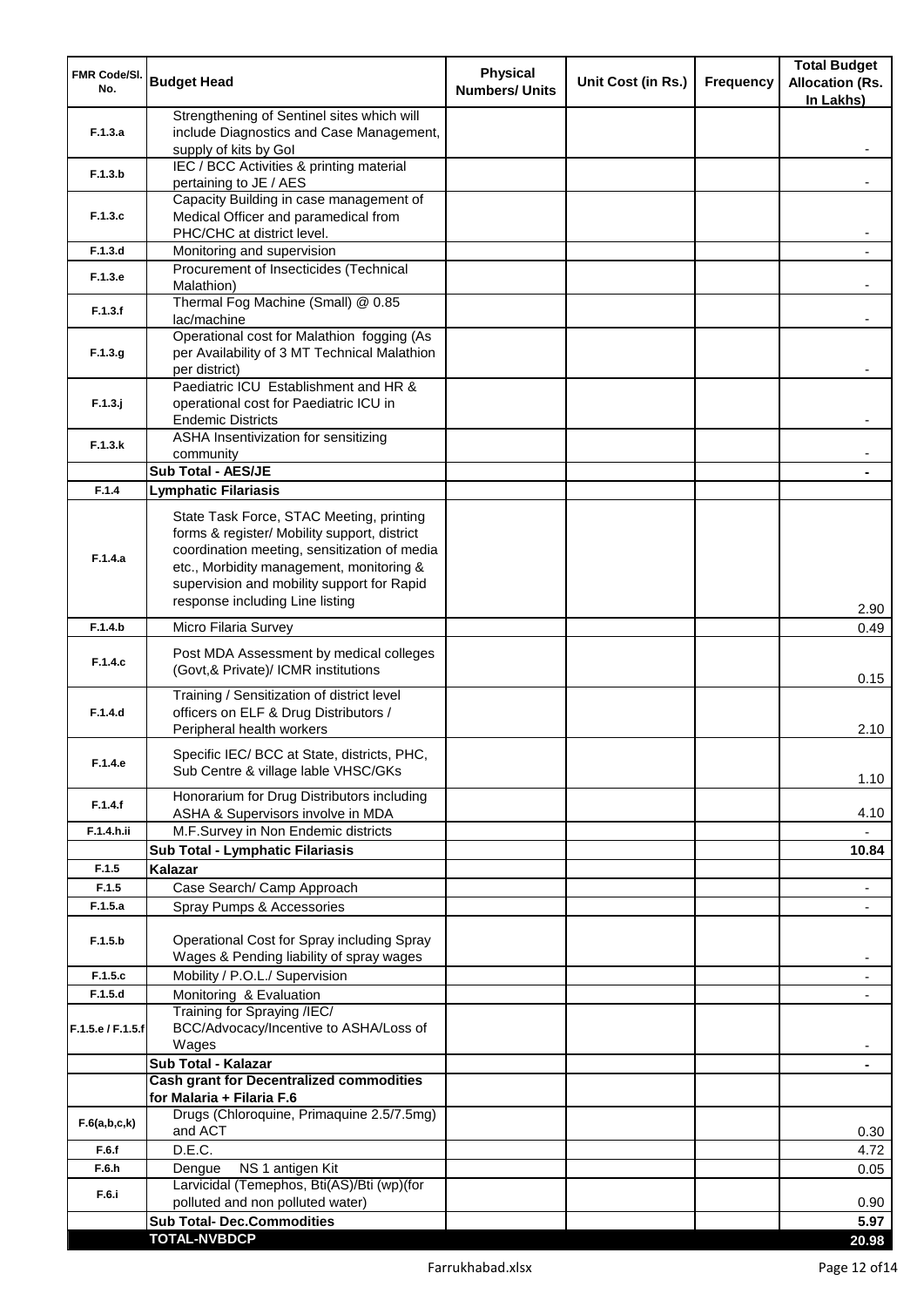| FMR Code/SI.<br>No. | <b>Budget Head</b>                                                          | <b>Physical</b><br><b>Numbers/ Units</b> | Unit Cost (in Rs.) | <b>Frequency</b> | <b>Total Budget</b><br><b>Allocation (Rs.</b><br>In Lakhs) |
|---------------------|-----------------------------------------------------------------------------|------------------------------------------|--------------------|------------------|------------------------------------------------------------|
|                     |                                                                             |                                          |                    |                  |                                                            |
| G                   | <b>National Leprosy Eradication</b>                                         |                                          |                    |                  |                                                            |
|                     | Programme(NLEP)                                                             |                                          |                    |                  |                                                            |
| G.1                 | <b>Case Detection and Management</b>                                        |                                          |                    |                  |                                                            |
| G.1.1               | Specific Plan for high endemic blocks of low<br>endemic districts           |                                          |                    |                  |                                                            |
|                     | No. of High endemic blocks in Low endemic<br>Districts (ANCDR more than 10) | 3                                        |                    |                  |                                                            |
|                     | House to House Visit by Search team                                         |                                          |                    |                  | 3.00                                                       |
|                     | Confrmaton of suspect                                                       |                                          |                    |                  | 0.30                                                       |
|                     | Intensive IEC Activity                                                      |                                          |                    |                  | 0.45                                                       |
| G.1.2               | <b>Services in Urban services</b>                                           |                                          |                    |                  |                                                            |
|                     | Urban Project 2 Mega cities, 2 medium City                                  |                                          |                    |                  |                                                            |
|                     | 2, 8 Medium City 1, 40 Townships                                            |                                          |                    |                  | 1.14                                                       |
| G.1.3               | <b>ASHA involvement</b>                                                     |                                          |                    |                  |                                                            |
|                     | <b>ASHA Sensitization</b>                                                   |                                          |                    |                  | 0.150                                                      |
|                     | <b>ASHA Incentive for Services</b>                                          |                                          |                    |                  | 0.150                                                      |
| G.1.4               | <b>Materials &amp; Supplies</b>                                             |                                          |                    |                  |                                                            |
|                     | Supportive Drugs & Dressing materials                                       |                                          |                    |                  | 0.40                                                       |
|                     | Laboratory reagents and equipments                                          |                                          |                    |                  |                                                            |
|                     | scalpels etc.                                                               |                                          |                    |                  | 0.08                                                       |
|                     | Printing works                                                              |                                          |                    |                  | 0.13                                                       |
| G.1.5               | <b>NGO Services</b>                                                         |                                          |                    |                  | $\blacksquare$                                             |
| G.2                 | <b>DPMR</b>                                                                 |                                          |                    |                  | $\blacksquare$                                             |
|                     | MCR Protective Footwear (12500 pairs)                                       |                                          |                    |                  | 0.50                                                       |
|                     | Aids Appliances, Self Care Kit items etc.                                   |                                          |                    |                  | 0.17                                                       |
|                     | Welfare allowance for RCS patients @ Rs<br>8000                             |                                          |                    |                  |                                                            |
|                     | Reimbursement to institutions for RCS                                       |                                          |                    |                  |                                                            |
|                     | Screening cum Self Care Camp                                                |                                          |                    |                  |                                                            |
| G.3                 | <b>IEC</b>                                                                  |                                          |                    |                  |                                                            |
|                     | Mass Media (TV, Radio, Press etc.)                                          |                                          |                    |                  | 0.39                                                       |
|                     | Outdoor Media (Posters, Banners, Kiosk,                                     |                                          |                    |                  |                                                            |
|                     | Hoardings, Display boards, Miking etc.)                                     |                                          |                    |                  | 0.23                                                       |
|                     | Rural Media (Folk shows etc.)                                               |                                          |                    |                  | 0.20                                                       |
|                     | Advocacy meeting                                                            |                                          |                    |                  | 0.05                                                       |
| G.4                 | <b>Human Resource</b>                                                       |                                          |                    |                  |                                                            |
|                     | District Leprosy Consultant in high endemic<br>districts                    |                                          |                    |                  | $\blacksquare$                                             |
|                     | Physiotherapist in high endemic districts                                   |                                          |                    |                  | $\blacksquare$                                             |
|                     | PMW @ Rs 16000 per month                                                    |                                          |                    |                  | 1.44                                                       |
| G.5                 | Programme management                                                        |                                          |                    |                  | $\blacksquare$                                             |
|                     | For Contractual Staff                                                       |                                          |                    |                  |                                                            |
|                     | Rent, Telephone, Electricity, P&T charges,                                  |                                          |                    |                  |                                                            |
|                     | Miscellaneous                                                               |                                          |                    |                  | 0.35                                                       |
|                     | DLO Office Consumables eg.Stationery                                        |                                          |                    |                  |                                                            |
|                     | Items, Pendrive, CD etc.<br>Mobility Support- Vehicle hiring, POL and       |                                          |                    |                  | 0.30                                                       |
|                     | Maintenance for District Nucleus Team                                       |                                          |                    |                  |                                                            |
|                     | (one tenth)                                                                 |                                          |                    |                  | 0.15                                                       |
| G.6                 | <b>Others</b>                                                               |                                          |                    |                  |                                                            |
|                     |                                                                             |                                          |                    |                  |                                                            |
|                     | Travel expense for regular staff for specific                               |                                          |                    |                  |                                                            |
|                     | programme/ training needs / awards etc.                                     |                                          |                    |                  | 0.065                                                      |
|                     | <b>TOTAL - NLEP</b>                                                         |                                          |                    |                  | 9.64                                                       |
|                     |                                                                             |                                          |                    |                  |                                                            |
| п                   | <b>Revised National Tuberculosis Control</b>                                |                                          |                    |                  |                                                            |
|                     | <b>Programme (RNTCP)</b>                                                    |                                          |                    |                  |                                                            |
| 1.1                 | <b>Civil Works</b>                                                          |                                          |                    |                  | 1.22                                                       |
| 1.2                 | <b>Laboratory Materials</b>                                                 |                                          |                    |                  | 5.53                                                       |
| 1.3                 | Honorarium                                                                  |                                          |                    |                  | 3.54                                                       |
| 1.4                 | IEC/Publicity                                                               |                                          |                    |                  | 2.13                                                       |